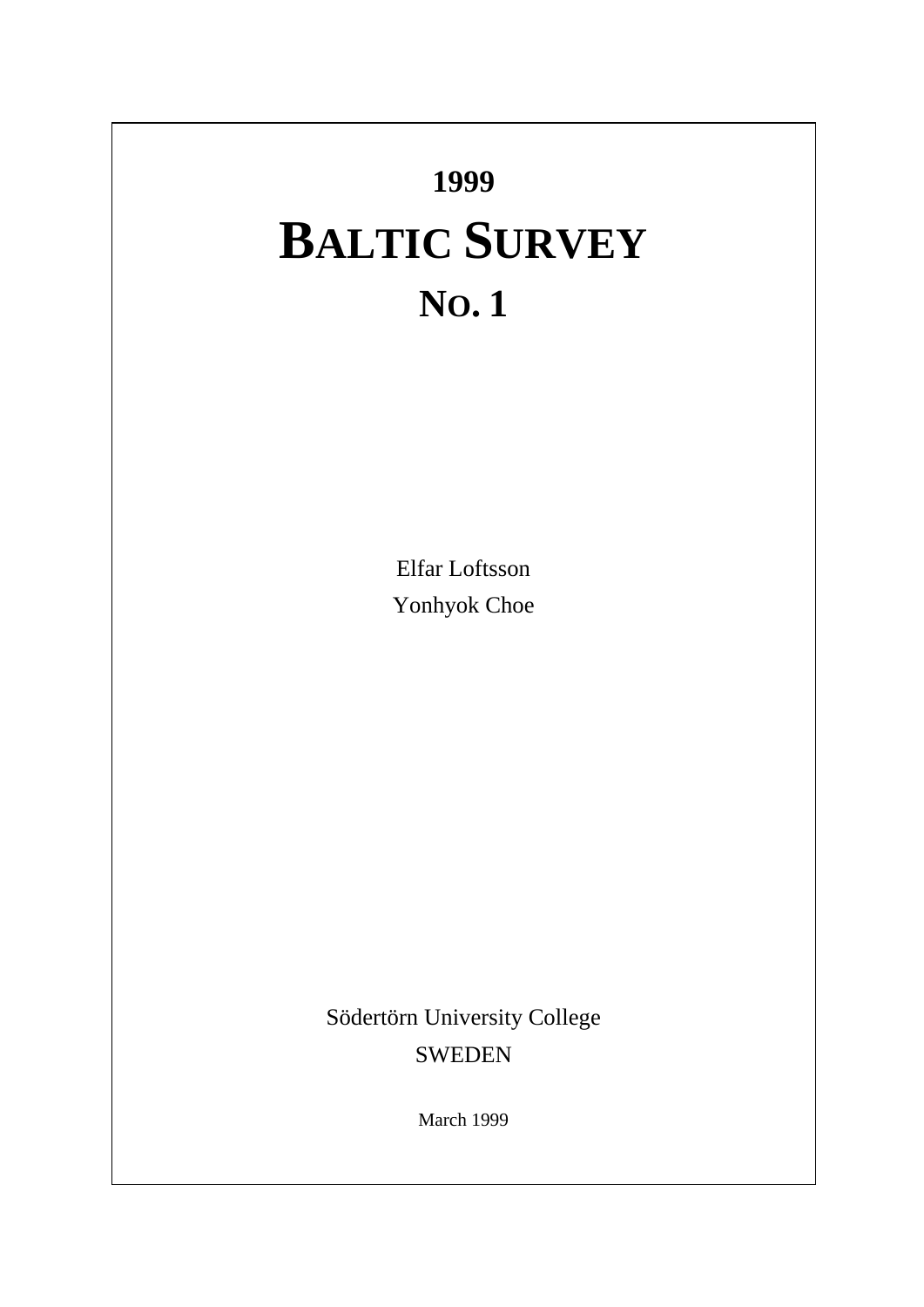1. Respondent No. ………………………………….. 2. Interviewer No. ………………………………….. 3. Time at start of interview …………………………... 4. Time at end of interview…………………………… 5. Date of interview …………………………………

## 6. *NOTE RESPONDENT'S AREA OF RESIDENCE*

- 1 COUNTRYSIDE
- 2 COMMUNITY
- 3 CITY (BUT NOT MAJOR CITY)
- 4 CAPITAL (INCLUDING SUBURBS)

# 7. *NOTE RESPONDENT'S RESIDENCE*

- 1. FARMHOUSE OR OTHER COUNTRYSIDE HOUSE
- 2. HOUSE OR ROW-STYLE HOUSE IN RESIDENTIAL NEIGHBOURHOOD
- 3. APARTMENT IN APARTMENT HOUSE (NOT HIGH RISE AREA, I.E. MAX 4 STORIES)
- 4. APARTMENT IN APARTMENT HOUSE (HOUSE WITH MORE THAN 4 STORIES)
- 5. OTHER RESIDENCE

# 8. *NOTE NUMBER OF STORIES*

*ONLY IF R LIVES IN APARTMENT IN APARTMENT HOUSE.*

NO OF STORIES IN RESPONDENT's APARTMENT HOUSE

9. *POPULATION OF PLACE OF INTERVIEW:*

- 1 CAPITAL CITY
- 2 100,000 500,000
- 3  $50,000 100,000$
- 4  $20,000 50,000$
- $5$   $5,000 20,000$
- 6 RURAL, VILLAGE

10. *REGION:*

NAME OF REGION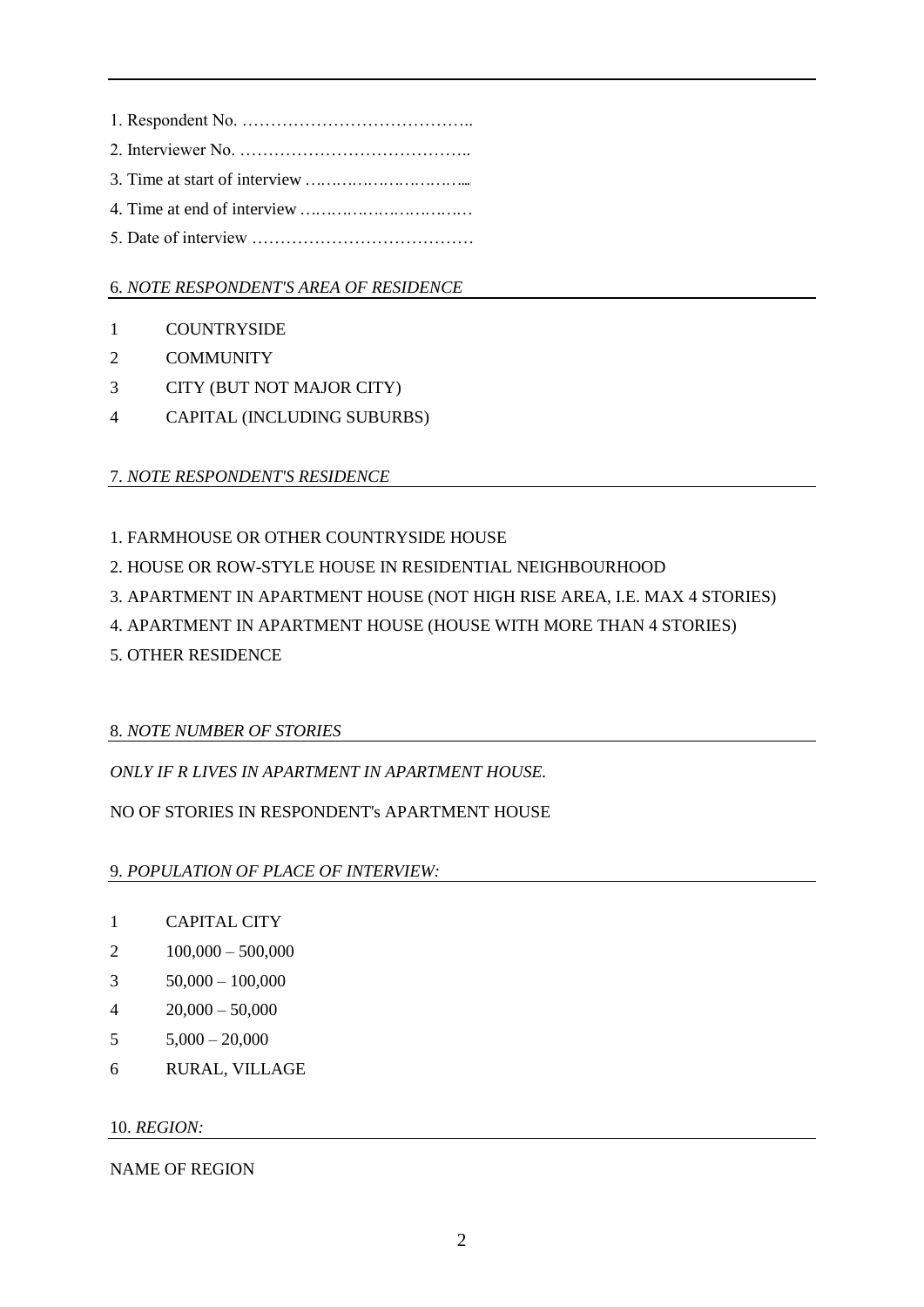| no |                 |  |  |  | very great      |
|----|-----------------|--|--|--|-----------------|
|    | dissatisfaction |  |  |  | dissatisfaction |

**(AA: Note that we must see to it that the right part of the question is asked to the right person (dont ask workers about the unemployment agencies for example), or we must formulate this question so that they dont get "offended". One way to do it is to divide this question and place the separate parts where they best fit in, for example after we ask if they have children, then follow up with questions about childcare.)**

#### *SHOW CARD 2.*

11. During the past year, to what extent have you had reason to feel dissatisfied with conditions related to

Not

| relevant       | YES NO |                         |                                                                                       |
|----------------|--------|-------------------------|---------------------------------------------------------------------------------------|
|                |        |                         | 2 3 - your home or your residential area?                                             |
|                |        | 2 3                     | - medical care received by you or your relative?                                      |
|                |        | 2 3                     | the care of your child(ren)?                                                          |
|                |        |                         | 2 $\,$ 3 $\,$ - your child(ren)'s schooling?                                          |
|                |        | 2 3                     | - your workplace?                                                                     |
| $\overline{1}$ |        | 2 3                     | - with how the job centre or other unemployment agencies have handled your situation? |
|                |        | $\overline{\mathbf{3}}$ | - your education or school?                                                           |
|                |        |                         |                                                                                       |

*NOTE ANSWER. "DK" NOTED AS 88.*

12. During the past year, have you done anything to try to bring about improvements or resist deterioration related to? For example, have you contacted your landlord, resident manager, residents' association, municipal building committee, a local government official or a politician.

(To the intervjuer - dont repet the alternatives that where not relevant in question A6.)

| Not            |        |             |                                                                                                                                                                                                                |
|----------------|--------|-------------|----------------------------------------------------------------------------------------------------------------------------------------------------------------------------------------------------------------|
| relevant       | YES NO |             |                                                                                                                                                                                                                |
| -1             |        | 2 3         | - your home or your residential area? For example, have you contacted your landlord,<br>resident manager, residents' association, municipal building committee, a local<br>government official or a politician |
| -1             |        |             | 2 3 - medical care received by you or your relative?                                                                                                                                                           |
| -1             |        |             | 2 $\,$ 3 $\,$ - the care of your child(ren)?                                                                                                                                                                   |
| $\overline{1}$ |        |             | 2 $\,$ 3 $\,$ - your child(ren)'s schooling?                                                                                                                                                                   |
| -1             |        |             | 2 3 - your workplace?                                                                                                                                                                                          |
| $\mathbf{1}$   |        | $2 \quad 3$ | - with how the job centre or other unemployment agencies have handled your situation?                                                                                                                          |
| 1              |        | 2 3         | - your education or school?                                                                                                                                                                                    |
|                |        |             |                                                                                                                                                                                                                |

*NOTE ANSWER. "DK" NOTED AS 88.*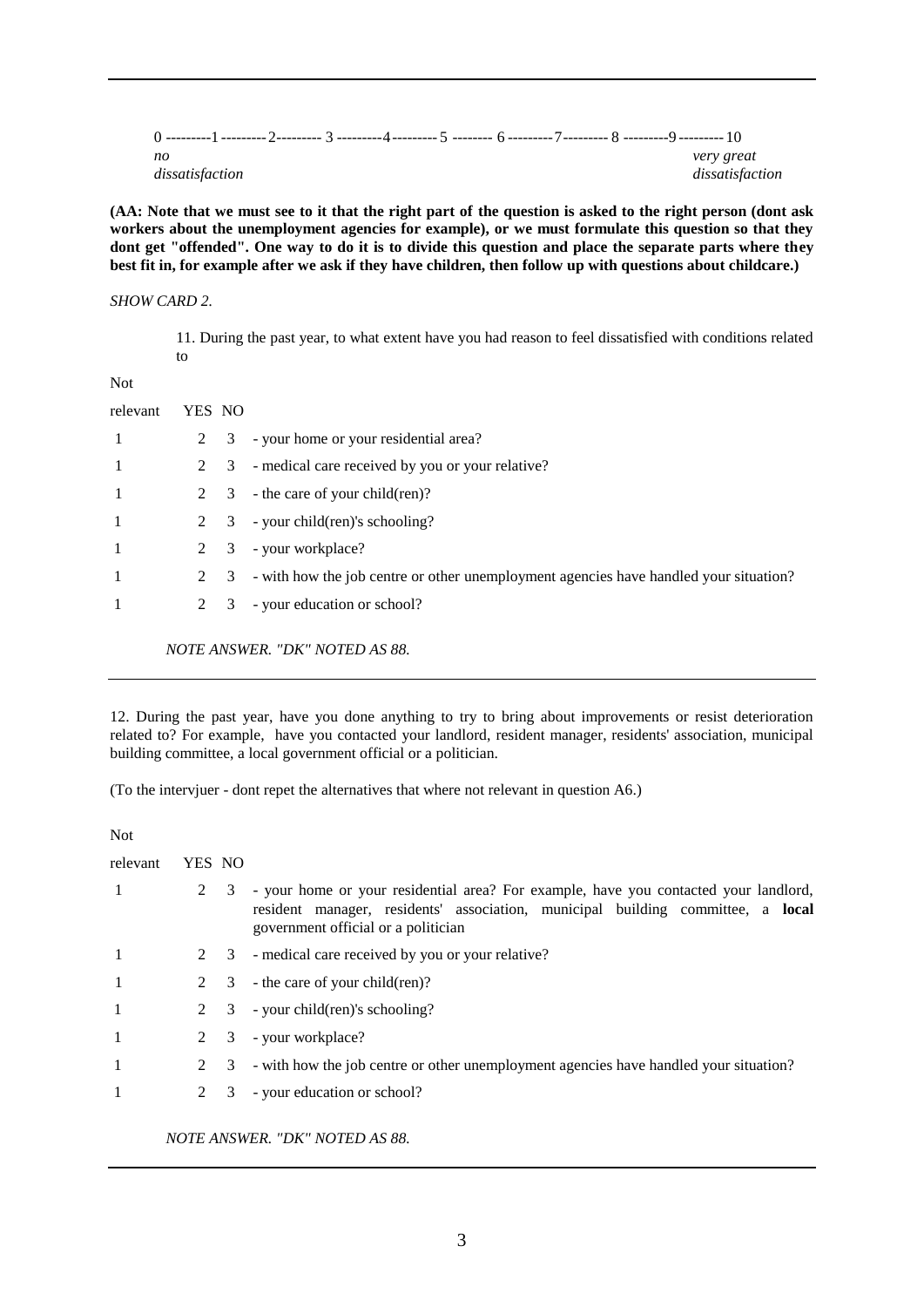13. Which of the labels on this card describes best your marital status?

- 1 Marries
- 2 Marriage-like relationship with companion
- 3 Single
- 4 Divorced
- 5 Widowed

14. Do you have children?

1 YES

2 NO

#### *SHOW CARD 7.*

#### *IF YOU SUBTRACT:*

– home chores, including any care provided to children and others

– any gainful employment/studies, including commuting time

– and sleep.

15. Roughly how many hours per ordinary weekday do you have left for other things?

#### NO. OF HOURS

16. How many years did your combined full-time schooling and occupational training last? (FROM ELEMENTARY SCHOOL ONWARDS) NO. OF YEARS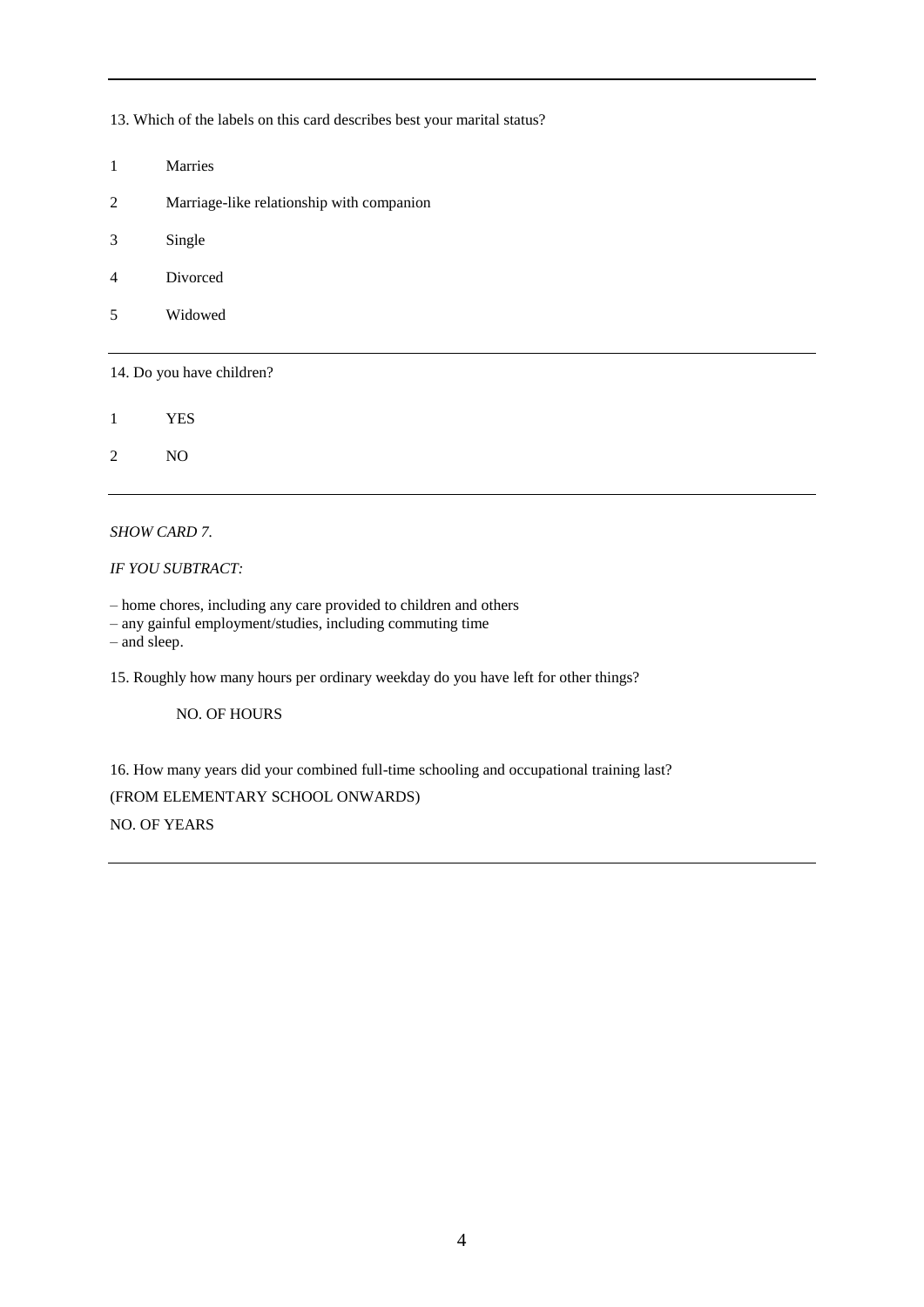#### 17. Are you gainfully employed?

### *SHOW CARD 16.*

- 1 Yes, full-time job
- 2 Yes, part-time job
- 3 Yes, but temporarily unemployed (LESS THAN 6 MONTHS)
- 4 Yes, but on a leave of absence for studies
- 5 Yes, but currently on parental leave of absence
- 6 Yes, but not working at present for other reasons
- 7 No, retired or on a disability pension
- 8 No, unemployed for a long period (MORE THAN 6 MONTHS)
- 9 No, currently a student
- 10 No, staying home to take care of children
- 11 No, not gainfully employed for other reasons

#### *IF RESP IS UNEMPLOYED*

18. Four roughly how many years have you, throughout your life, been unemployed?

NO. OF YEARS

#### *IF RESP. IS NOT GAINFULLY EMPLOYED (ANSWERS 7-11 ON QUESTION F6)*

- 19. Have you been gainfully employed before? *IF YES:* Did you work full-time or part-time?
- 1 YES, FULL-TIME
- 2 YES, PART-TIME
- 3 NO, NEVER GAINFULLY EMPLOYED *QUESTION F25*

#### *THE QUESTION CONCERNS RESP.'S MOST RECENT OCCUPATION. RECORD A "NO" IF RESP. HAS ONLY HELD TEMPORARY JOBS DURING SCHOOL VACATIONS.*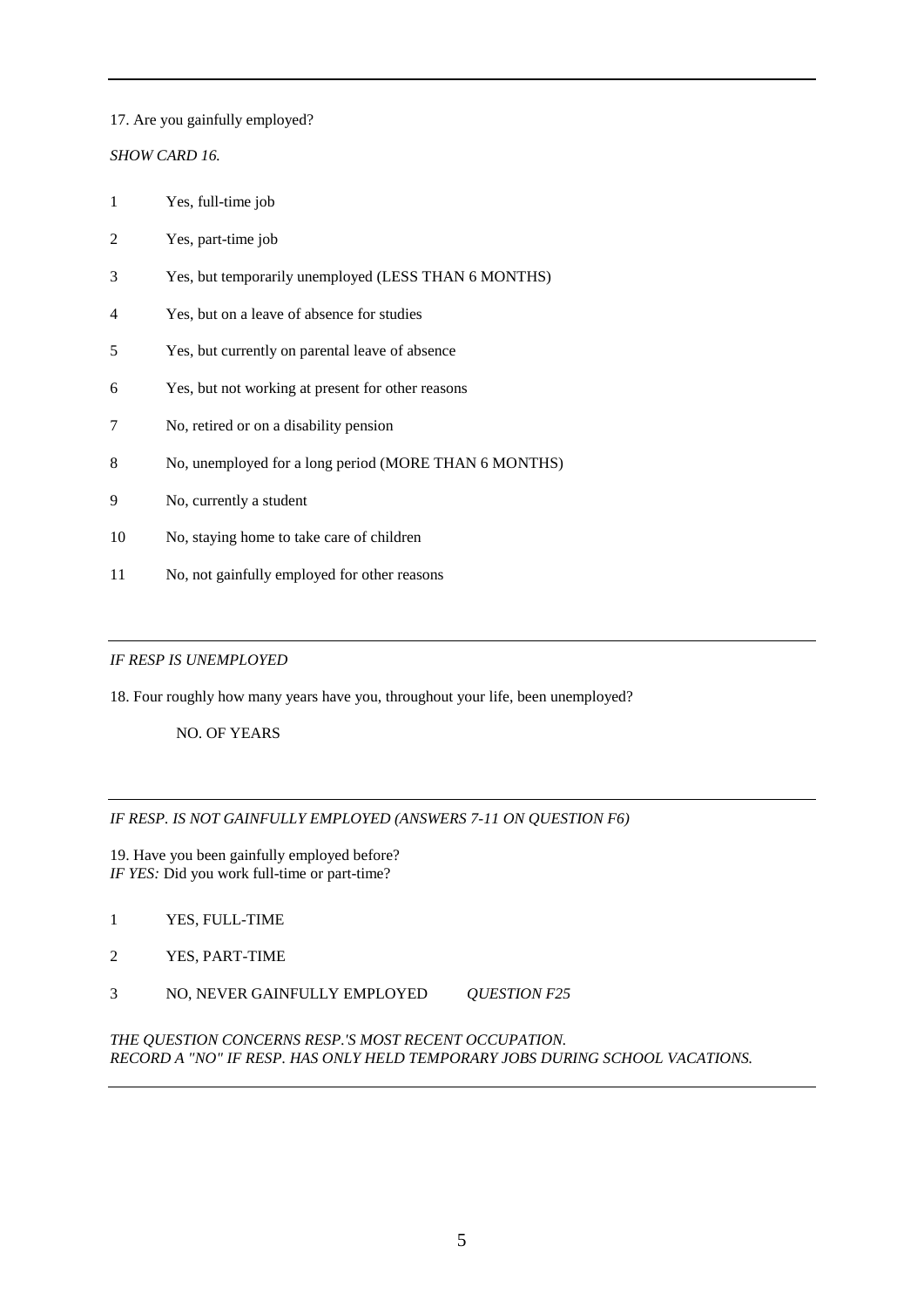20. What occupation do/did you have?

*OCCUPATION* working tasks?

*TO CLARIFY* Can you describe your

OCCUPATION/WORKING TASKS:....................................................................................................................... ................................................................................................................................................................................... ................................................................................................................................................................................... *IF RESP/ HAS/HAD SEVERAL JOBS: THIS QUESTION CONCERNS THE MAIN OCCUPATION.*

21. Which of these occupational categories do/did you belong to: employee, employee with supervisory function, employee with managerial function or business owner?

- 1 EMPLOYEE
- 2 EMPLOYEE WITH SUPERVISORY FUNCTION
- 3 EMPLOYEE WITH MANAGERIAL FUNCTION
- 4 BUSINESS OWNER

22. Do you work in the private, local government or state sector?

*IF RESP. WORKS IN* Do you work for a state-owned company, a public **THE STATE SECTOR** enterprise or in another state (central government) operation?

- 1 PRIVATE SECTOR
- 2 LOCAL OR REGIONAL GOVERNMENT SECTOR
- 3 STATE-OWNED COMPANY OR PUBLIC ENTERPRISE
- 4 OTHER STATE OPERATION
- 7 OTHER ANSWER: ........................................................................................

*TEMPORARILY UNEMPLOYED (3 ON QUESTION F6) QUESTION F14*

23. Have you been unemployed at any time during the past year?

1 YES

2 NO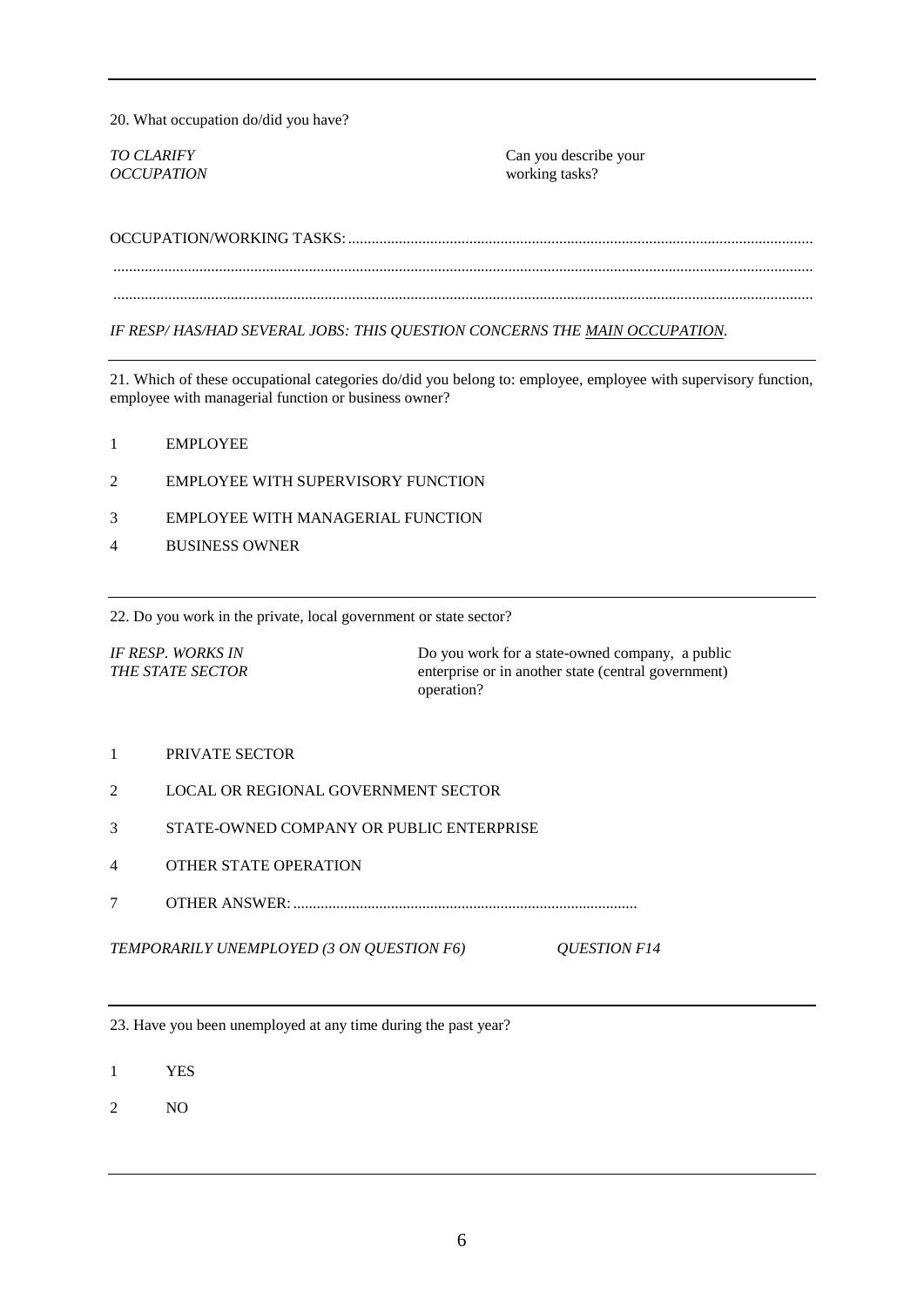24. How often does it happen that you are worried about getting unemployed? Does it happen very often, fairly often, fairly seldom, very seldom or never?

1 VERY OFTEN

2 FAIRLY OFTEN

- 3 FAIRLY SELDOM
- 4 VERY SELDOM
- 5 NEVER

*NOT EMPLOYEE F19*

0 ---------1 ---------2--------- 3 ---------4--------- 5 -------- 6 ---------7--------- 8 ---------9 --------- 10

*no very good chance chance*

*SHOW CARD 1. READ ONE LINE AT A TIME AND NOTE ANSWER. "DK" NOTED AS 88.*

25. How much chance do you think you have of:

A. Deciding when your work will begin and end for the day

B. Deciding how your own daily work will be organised

C. Influencing your working environment

D. Influencing decisions about the general direction of your work

#### *IF NOT AN EMPLOYEE*

E. Changing to other working tasks for your current employer if you would like to

F. Changing to another employer if you would like to

G. Start your own business if you would like to

H. How much chance do you think you have of influencing the action of the local trade union branch on various issues?

I. How much chance do you think the trade union has of influencing conditions at your workplace?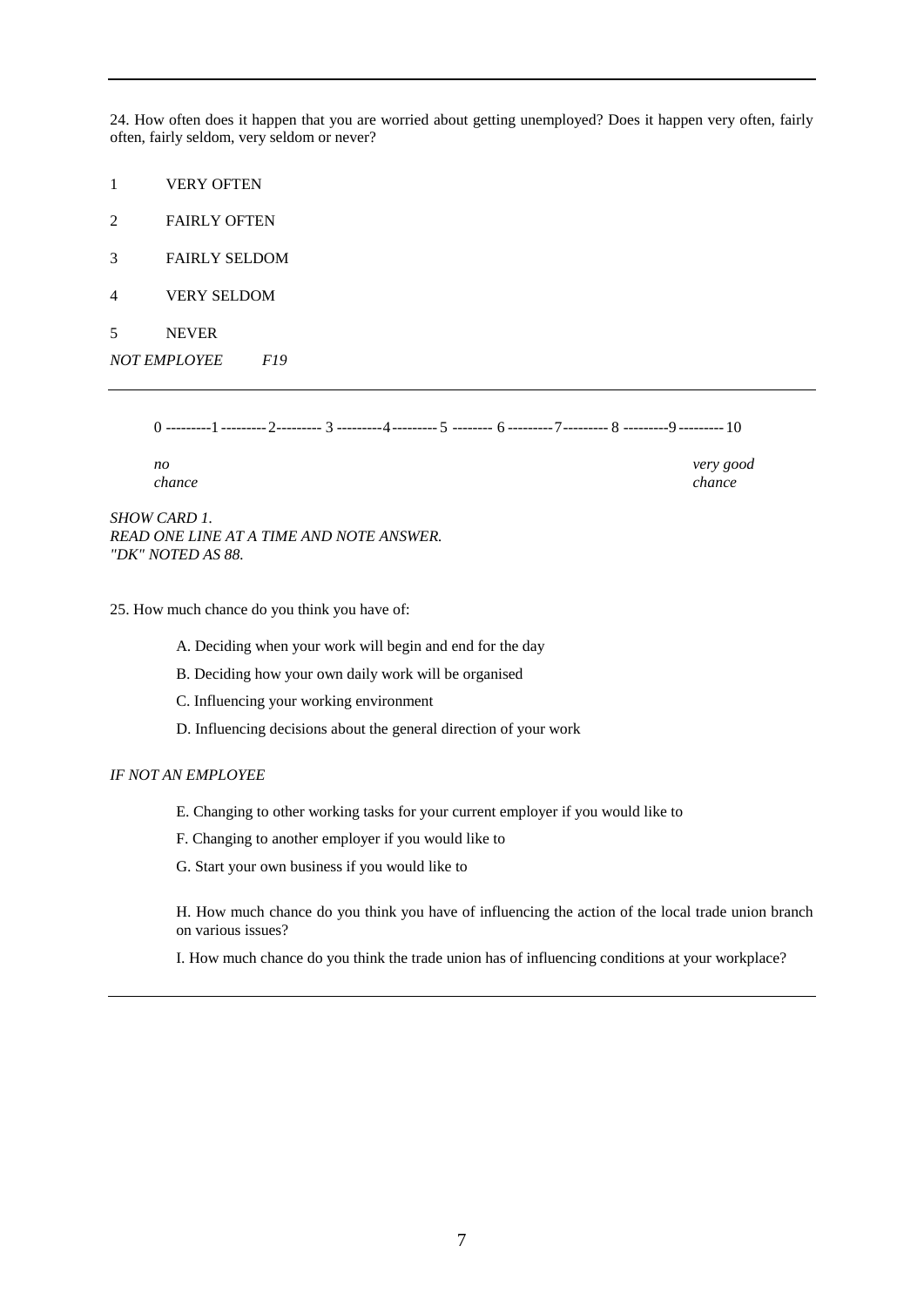#### *ORGANISATIONS AND SOCIETY*

**I would now like to ask a number of questions about organisations, free time and society. Are you a member of any of the following organisations and associations?**

*SHOW CARD 21a. READ ONE ORGANISATION AT A TIME.*

IF THE MEMBERSHIP CONCERNS THE WHOLE FAMILY: NOTE AS IF RESP. HIS/HERSELF IS A MEMBER. IF RESP. IS A MEMBER IN AN ORGANISATION WHICH RESP. THINKS FITS TWO DIFFERENT ORGANISATIONAL TYPES: NOTE BOTH TYPES. ASK THE FOLLOWING QUESTIONS FOR EACH TYPE OF ORGANISATION OF WHICH RESP. IS A MEMBER:

26. Do you hold any position of trust in the organisation?

27. During the past year, have you been active in the organisation?

|                                                  |                |                | <b>IF RESP. IS A MEMBER</b> |                |             |                |  |
|--------------------------------------------------|----------------|----------------|-----------------------------|----------------|-------------|----------------|--|
|                                                  | <b>MEMBER?</b> |                | <b>HAS A</b>                |                | <b>BEEN</b> |                |  |
|                                                  |                |                | POSITION?                   |                |             | <b>ACTIVE?</b> |  |
|                                                  | <b>YES</b>     | N <sub>O</sub> | <b>YES</b>                  | N <sub>O</sub> | <b>YES</b>  | NO.            |  |
|                                                  |                |                |                             |                |             |                |  |
| A. Sports club                                   | 1              | 2              | 1                           | $\overline{c}$ |             | 2              |  |
| B. Environmentalist organisation                 | 1              | 2              | 1                           | $\overline{2}$ | 1           | 2              |  |
| C. Cultural, musical, dancing or theatre society |                | 2              | 1                           | 2              | 1           | 2              |  |
| D. Women's' organisation                         | 1              | $\overline{2}$ | 1                           | 2              |             | 2              |  |
| E. Temperance organisation                       | 1              | 2              | 1                           | $\overline{2}$ | 1           | $\overline{2}$ |  |
| F. Local political action group                  |                | 2              |                             | $\overline{2}$ | 1           | $\overline{2}$ |  |
| G. Political party                               | 1              | $\overline{2}$ | 1                           | $\overline{2}$ |             | 2              |  |
| H. Trade union                                   | 1              | 2              | 1                           | $\overline{2}$ | 1           | $\overline{2}$ |  |
| I. Farmers' organisation                         |                | $\overline{2}$ | 1                           | 2              | 1           | 2              |  |
| J. Business or employers' organisation           | 1              | $\overline{2}$ | 1                           | 2              |             | 2              |  |
| K. OTHER CLUB OR ASSOCIATION:                    |                | 2              |                             | 2              |             | 2              |  |

*IF RESP. IS NOT A MEMBER OF ANY ASSOCIATION OR ORGANISATION (GO TO 28)*

28. How often do you usually speak to others about politics and society?

#### *SHOW CARD 24.*

- 1 Almost every day
- 2 A few times a week
- 3 A few times a month
- 4 A few times a year
- 5 Never or almost never *GO TO QUESTION 32*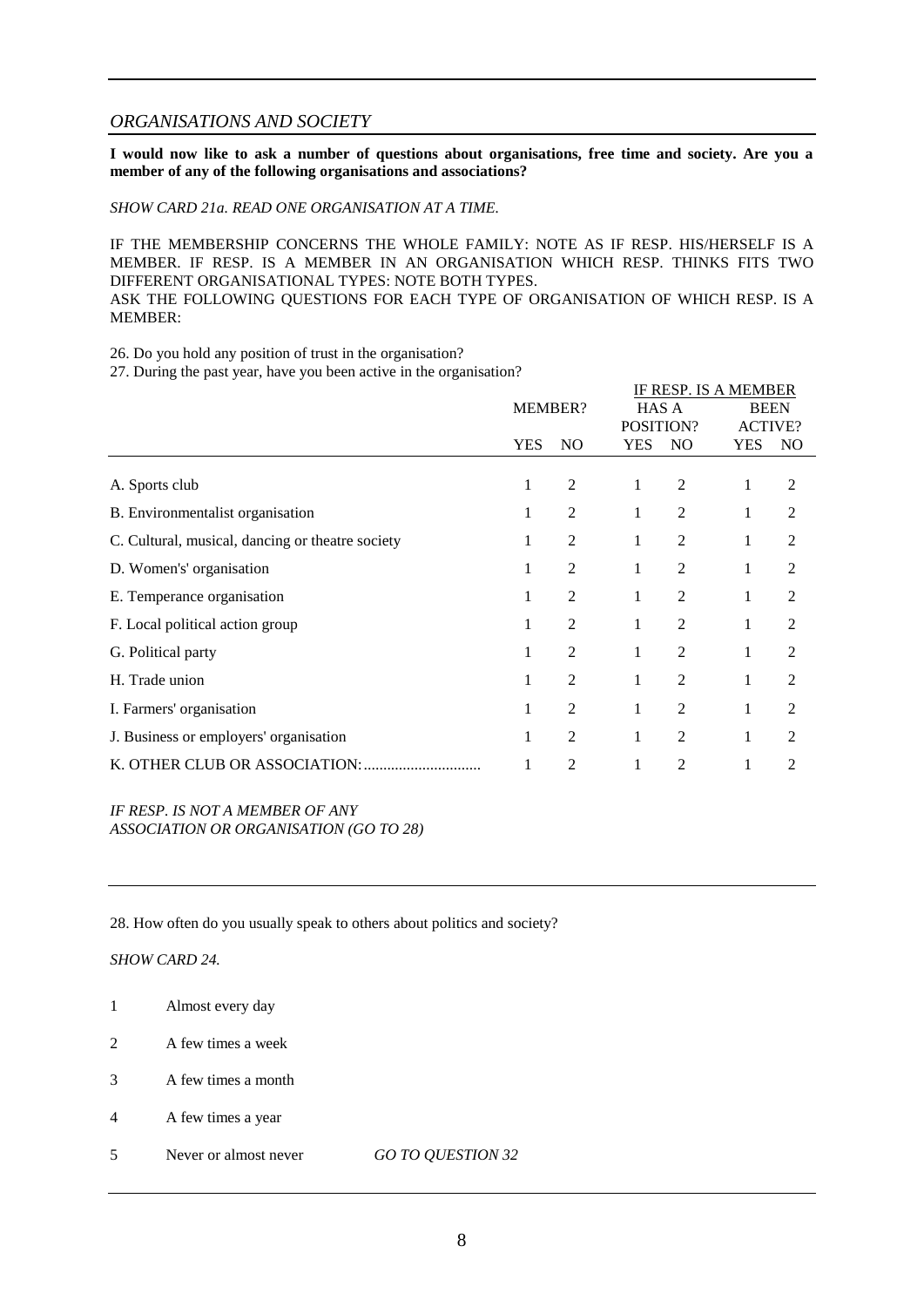29. When you speak to others about politics and society, how often does it happen that you have different opinions? Does it happen very often, fairly often, fairly seldom, very seldom or never?

- VERY OFTEN
- FAIRLY OFTEN
- FAIRLY SELDOM
- VERY SELDOM
- NEVER
- DK

30. If you think about the persons you usually speak to about politics and society, roughly how many are they?

NO. OF PERSONS

*IF LESS THAN 2 QUESTION 32 IF MORE THAN 2 QUESTION 31*

31. To what extent do they know each other?

- ALL, OR ALMOST ALL OF THEM
- SOME OF THEM
- NONE OR FEW OF THEM
- DK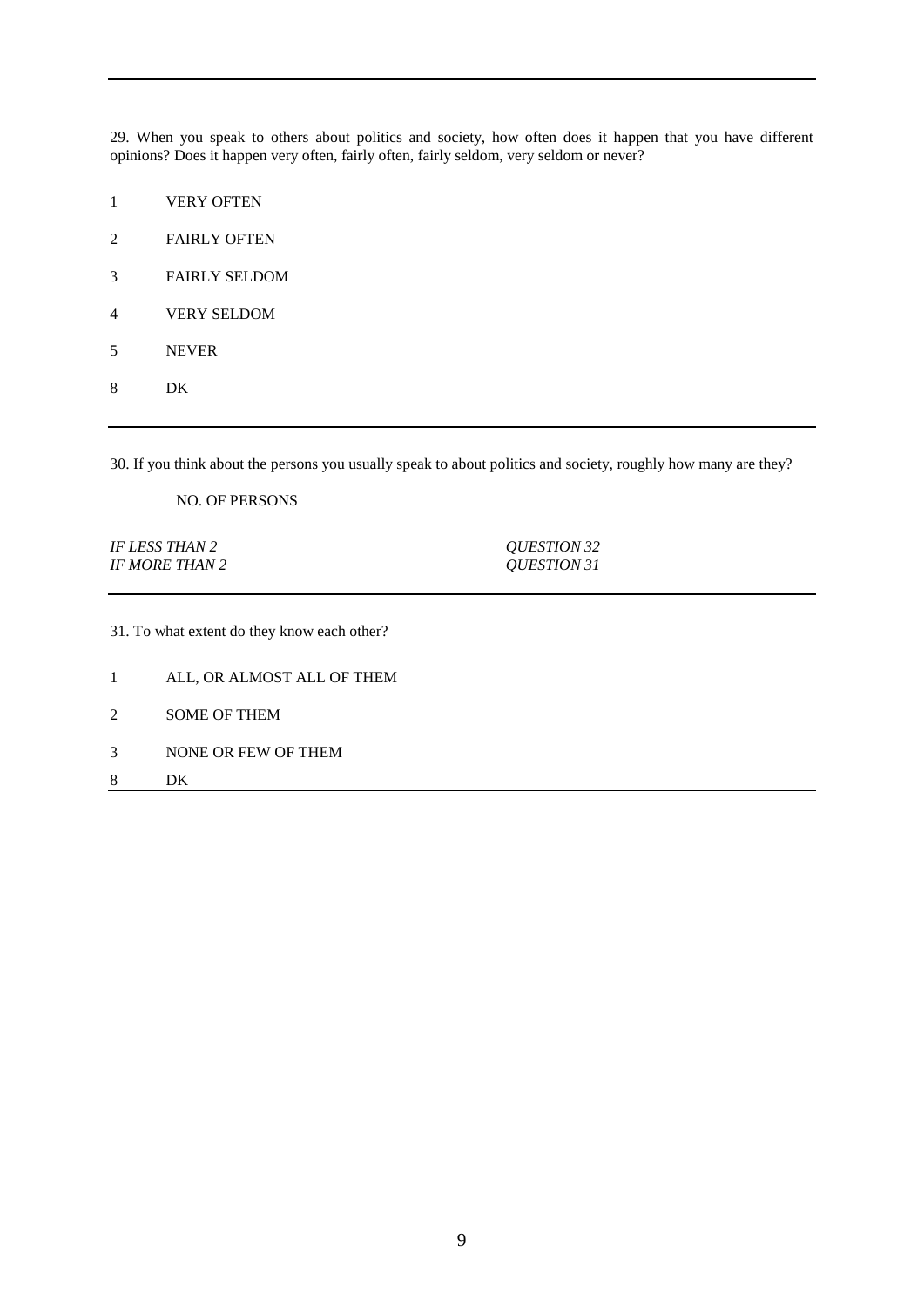0 ---------1 ---------2--------- 3 ---------4--------- 5 -------- 6 ---------7--------- 8 ---------9 --------- 10

*not at all very effective effective*

*SHOW CARD 25. READ ONE LINE AT A TIME AND NOTE ANSWER. "DK" NOTED AS 88.*

32. There are many opinions on how one can effectively influence decisions in society. I have here a list of a few ways that are used, and I would like to ask how effective you think that they are.

- A. Working in political parties
- B. Working in local action groups
- C. Working in trade unions
- D. Voting in elections
- E. Personally contacting influential people
- F. Working to get attention by the press, radio and TV.
- G. Participating in public demonstrations
- H. Participating in illegal protest activities

33. In general, how interested in politics are you? Which of the answers on this card applies best to you?

*SHOW CARD 27.*

Are you: Very interested, fairly interested, not very interested or not at all interested in politics?

- 1 Very interested
- 2 Fairly interested
- 3 Not very interested
- 4 Not at all interested

34. Many people feel they are supporters of a particular party. But there are, of course, many other who have no such attitude towards any party. Do you personally regard yourself as a supporter of any political party, or do you have no such attitude towards any party?

- 1 Strong supporter of a political party
- 2 Weak supporter of a political party
- 3 Not a supporter to a political party
- 4 DK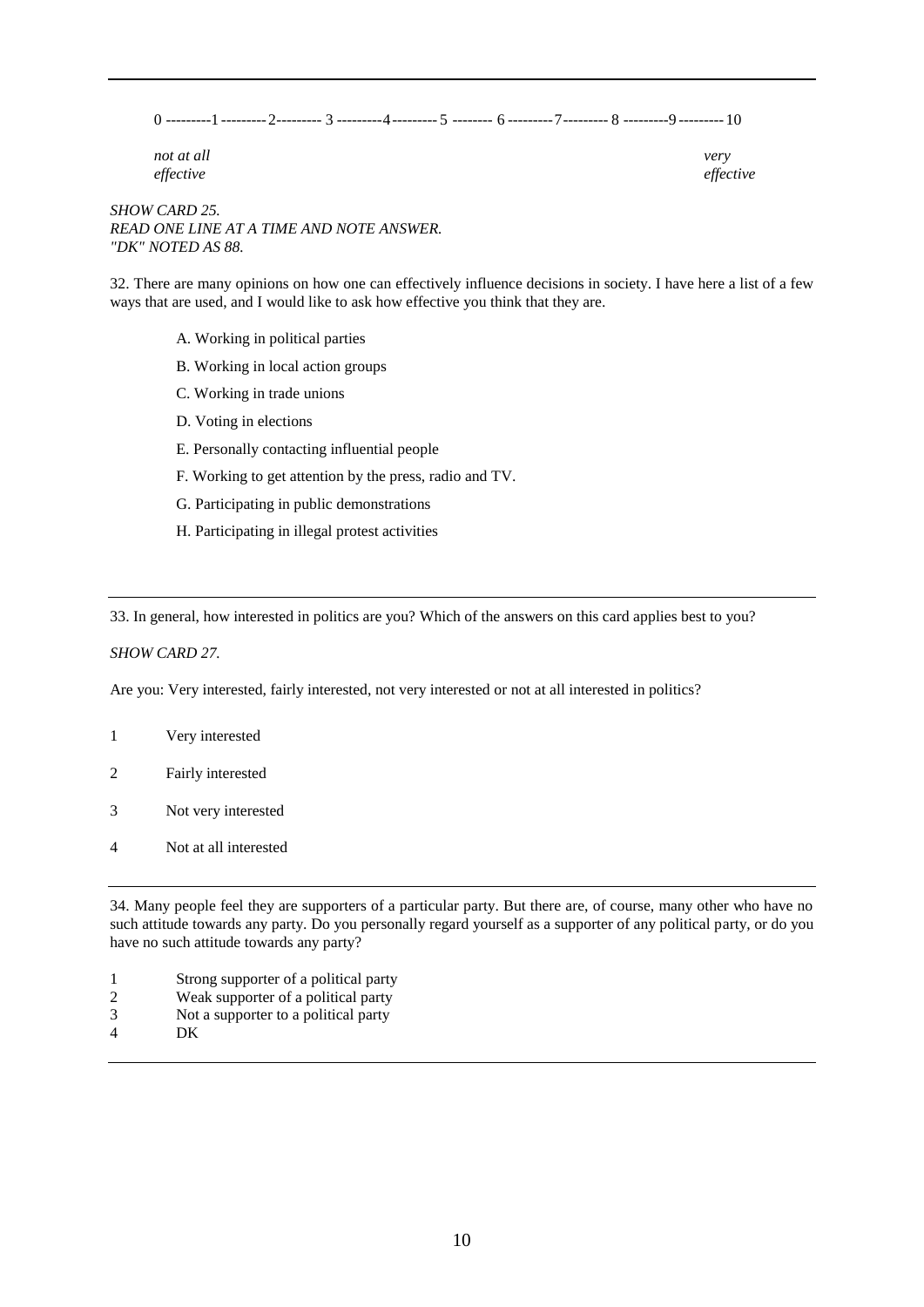35. Have you ever participated in a demonstration?

YES

NO, NEVER

36. Have you ever contacted any person in a responsible position in order to influence a political or societal decision?

- YES
- NO, NEVER

37. Have you ever spoken before a meeting of a club or organisation?

- YES, GAVE A SPEECH
- YES, TOOK PART IN DISCUSSION
- NO, NEVER

*IF BOTH SPEECH AND DISCUSSION: CODE AS SPEECH.*

38. Have you ever written an article or a letter to the editor of a newspaper or magazine?

- YES, ARTICLE
- YES, A LETTER TO THE EDITOR
- NO, NEVER

*IF BOTH LETTER TO THE EDITOR AND ARTICLE: CODE AS ARTICLE.*

39. How often do you usually attend church services?

- NEVER OR SELDOM
- LESS THAN ONCE A MONTH
- ABOUT ONCE A MONTH
- A COUPLE OF TIMES A MONTH
- ONCE A WEEK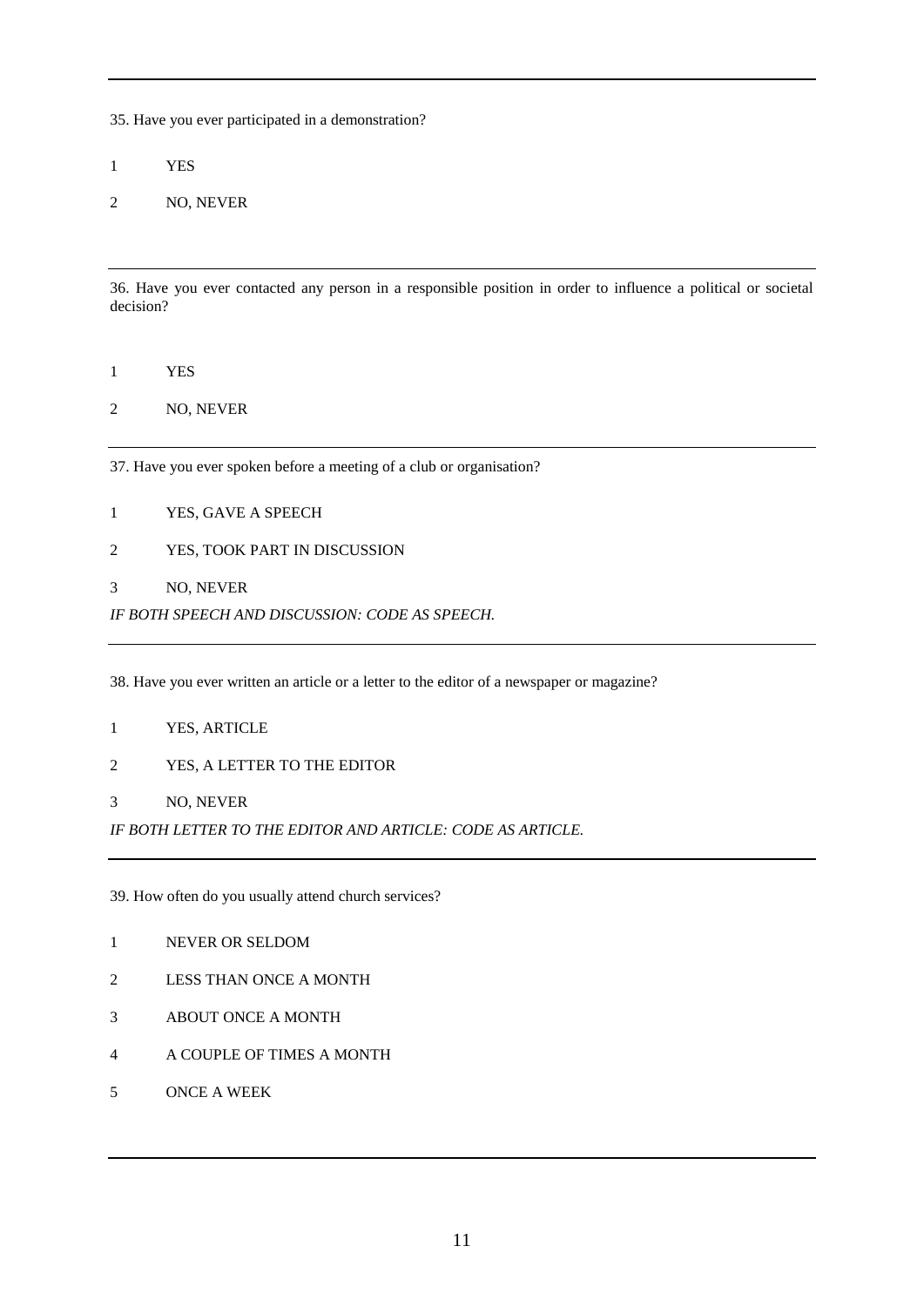40. Wich church do you belong to?

- 1 Chatolic<br>2 Protestar
- Protestant
- 3 Russian-ortodox
- 4 Other<br>5 None
- 5 None

41. Do you usually do any of the following as a leisure activity: *IF YES*: Sometimes or often?

| YES<br><b>OFTEN</b> | YES<br>SOME-<br><b>TIMES</b> | NO. |                                                      |
|---------------------|------------------------------|-----|------------------------------------------------------|
| 1                   | 2                            | 3   | A. Visiting relatives                                |
|                     |                              | 3   | B. Having relatives over for a visit                 |
| 1                   |                              | 3   | C. Visiting friends and acquaintances                |
|                     |                              | 3   | D. Having friends and acquaintances over for a visit |

#### *SHOW CARD 24.*

42. How often do you usually do any of the following:

A. Socialising with people that you do not know particularly well

B. Socialising with people that have a different lifestyle to yours

C. Socialising with people that are born in another country than you

**(AA: open answer alternative: which country/countries..................................................)**

- 1 Never
- 2 Seldom
- 3 Often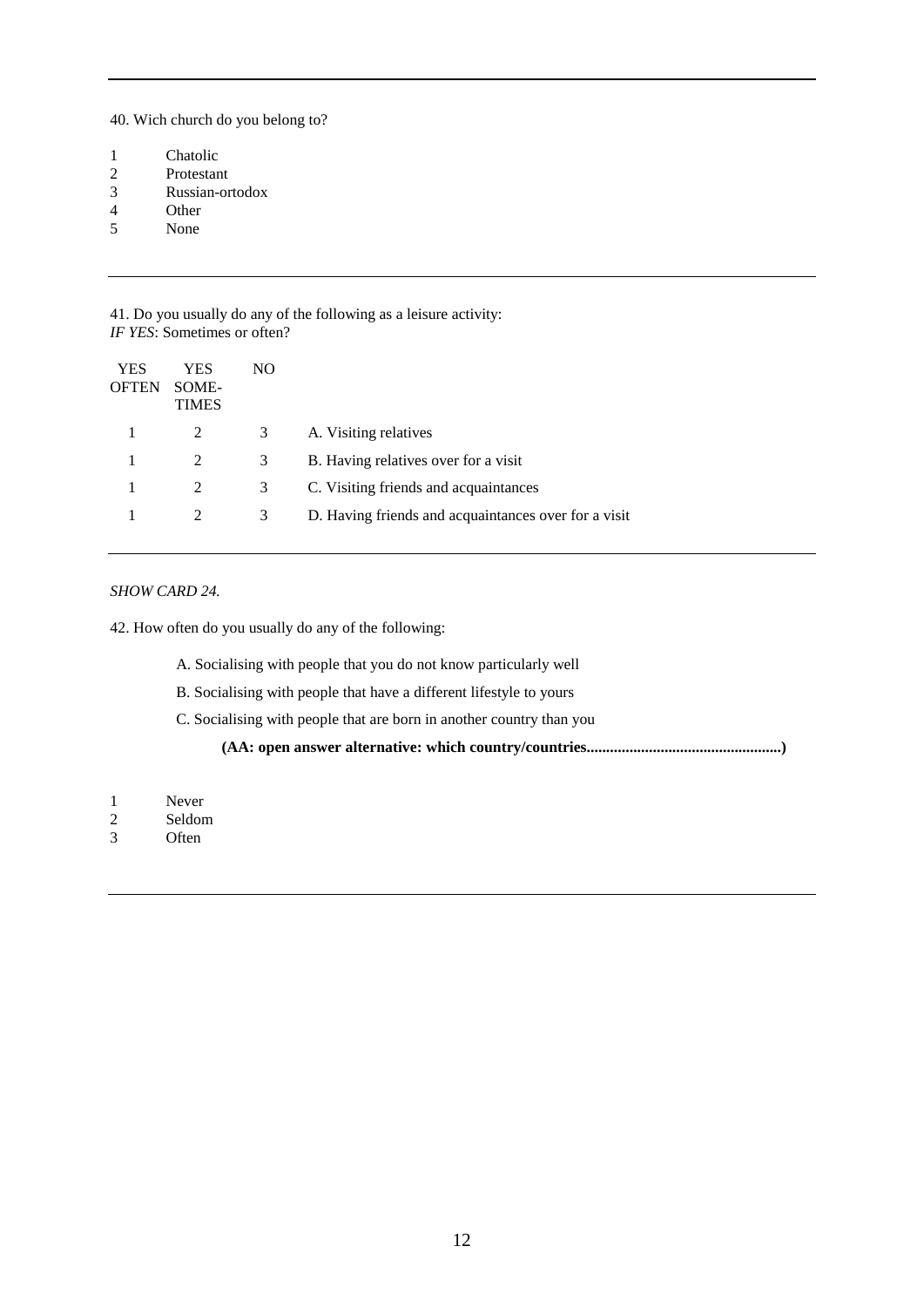43. As you know, people sometimes need help with various matters. If you were to do anything of the following, do you have any personal acquaintance or person you are close to from whom you could easily get help with the following:

#### YES NO

| -1           | 2              | A. Construction or handyman help                            |
|--------------|----------------|-------------------------------------------------------------|
| $\mathbf{1}$ | 2              | B. Getting products on better terms than in ordinary stores |
| 1            | 2              | C. Arranging a large cermonie or party                      |
| $\mathbf{1}$ | 2              | D. Talking about confidential matters                       |
| $\mathbf{1}$ | 2              | E. Medical expertise                                        |
| 1            | 2              | F. Economical expertise                                     |
| 1            | 2              | G. Legal expertise                                          |
|              | $\mathfrak{D}$ | H. Computer expertise                                       |

44. How many minutes a day do you, roughly, spend on the following activities:

- A. Reading about politics and society in a morning broadsheet paper
- B. Reading about politics and society in an evening tabloid paper
- C. Listening to or watching the news on radio or TV
- D. Listening to or watching programmes about politics and society on radio or TV
- E. Using a computer

| IF RESP. DOES NOT USE A COMPUTER (0 ON E)   | <i>OUESTION 47</i> |
|---------------------------------------------|--------------------|
| F. Using the Internet                       |                    |
| OF RESP. DOES NOT USE THE INTERNET (0 ON F) | <i>OUESTION 47</i> |

45. How often do you usually use the Internet to obtain information about politics and society? Do you usually do it very often, fairly often, fairly seldom, very seldom or never?

- 1 VERY OFTEN
- 2 FAIRLY OFTEN
- 3 FAIRLY SELDOM
- 4 VERY SELDOM
- 5 NEVER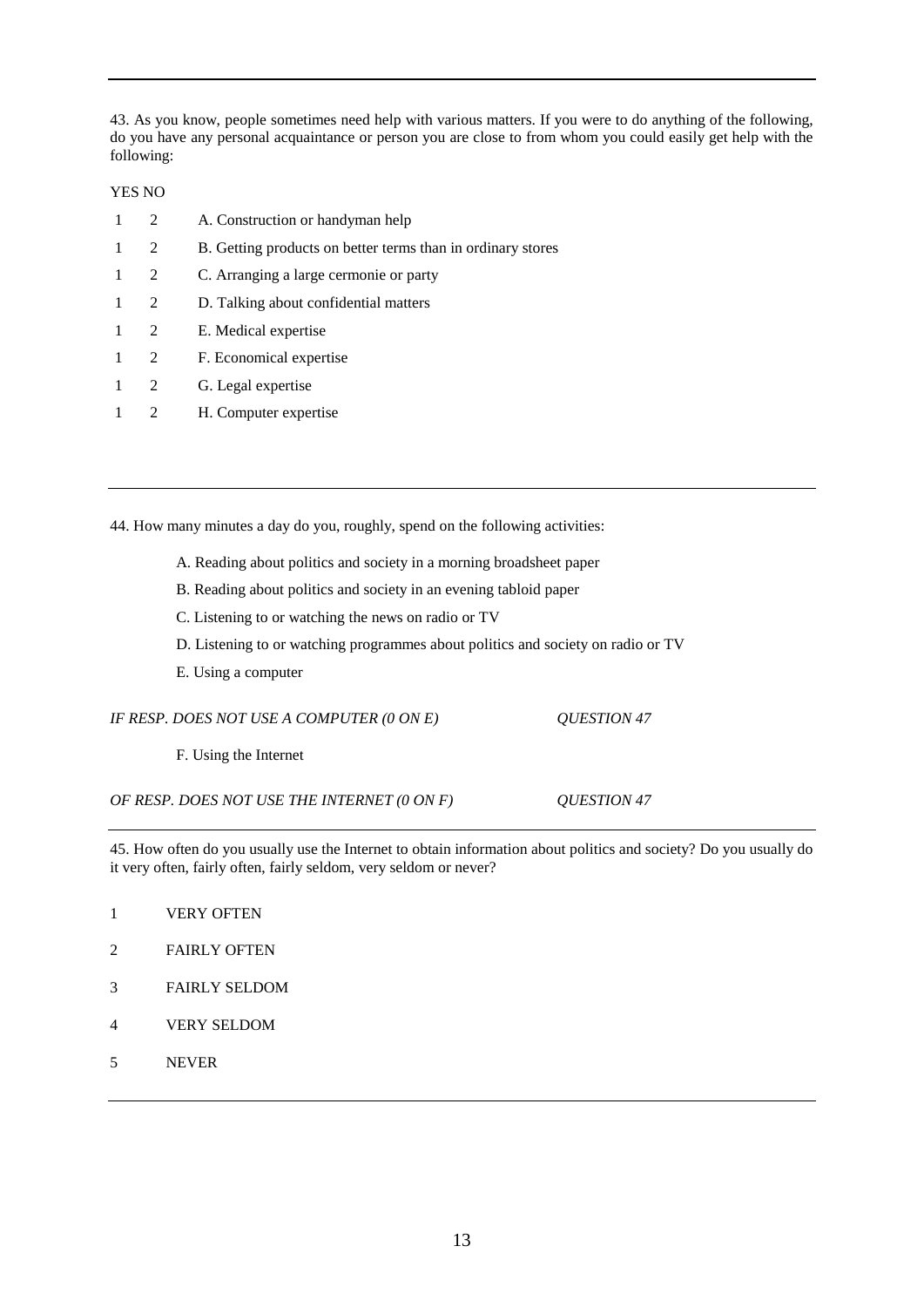46. During the past year, have you ever used the Internet in connection with some activity intended to bring about improvements or resist deterioration in society?

1 YES

2 NO

0 ---------1 ---------2--------- 3 ---------4--------- 5 -------- 6 ---------7--------- 8 ---------9 --------- 10

*not at all important very important*

#### *SHOW CARD 30. GIVE RESP. TIME TO LOOK THROUGH THE QUESTIONS ON THE CARD. THEN READ ONE QUESTION AT A TIME AND NOTE THE ANSWER. "DK" NOTED AS 88.*

47. People have different opinions about which societal issues that are the most urgent. How important do you personally consider it to be to bring about improvements or resist deterioration in each of the following areas:

- A. Housing
- B. Consumer issues
- C. Health and medical care
- D. Child care
- E. Schools and education
- F. Equality between women and men
- G. Conditions in other countries
- H. Freedoms and liberties in this country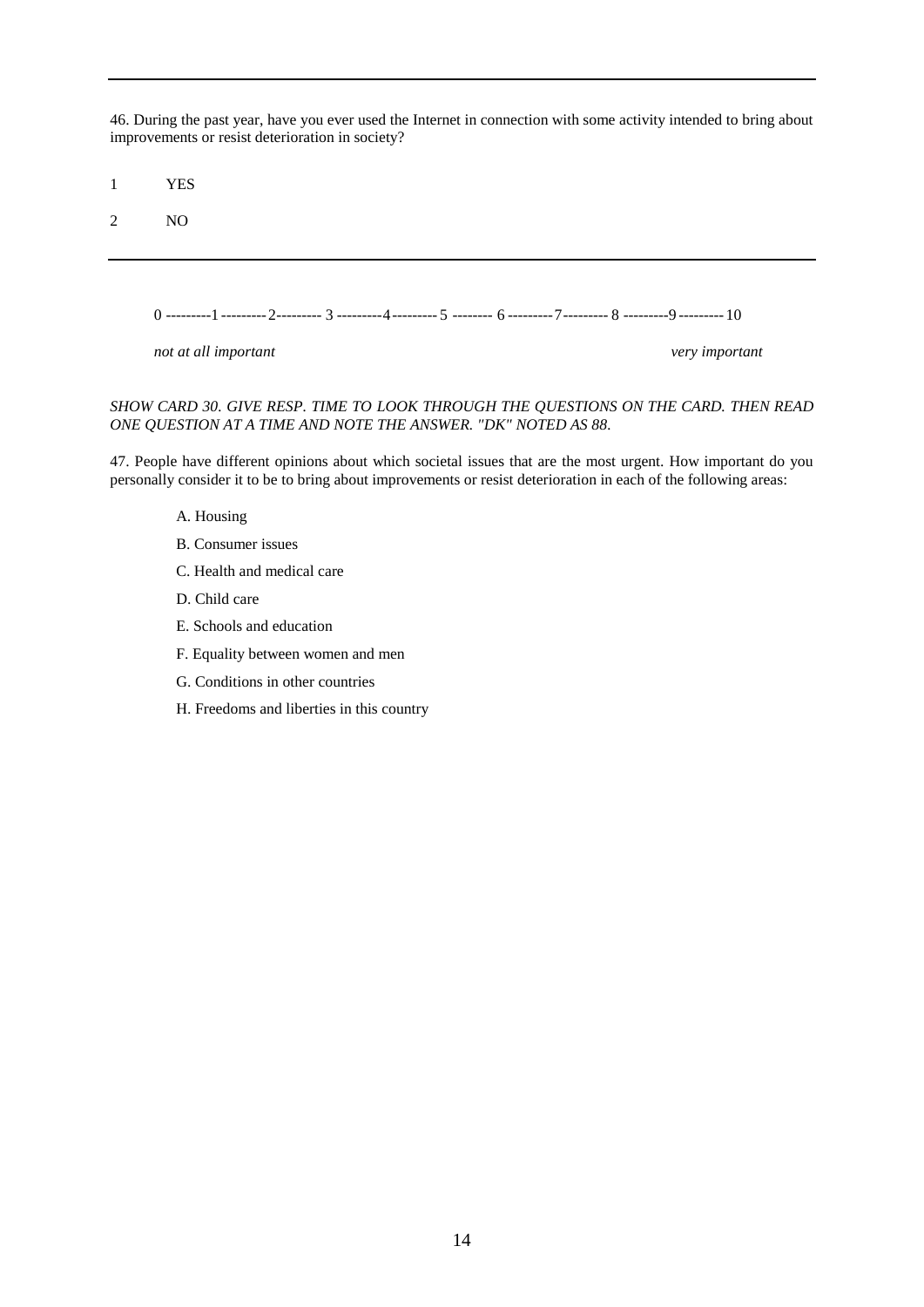### *SOCIETY AND DEMOCRACY*

#### *SHOW CARD 31.*

48. There are different ways of attempting to bring about improvements or resist deterioration in society. During the past year, have you done any of the following.

#### *READ ONE ACTIVITY AT A TIME*

#### YES NO

| 2 | A. Contacted politician                              |
|---|------------------------------------------------------|
| 2 | B. Contacted association or organisation             |
| 2 | C. Contacted official in central or local government |
| 2 | D. Worked in a political party                       |
| 2 | E. Worked in a political action group                |
| 2 | F. Worked in another organisation                    |
| 2 | G. Worn or displayed campaign badge/sticker          |
| 2 | H. Signed a petition                                 |
| 2 | I. Taken part in a demonstration                     |
| 2 | J. Taken part in a strike                            |
| 2 | K. Boycotted certain products                        |
| 2 | L. Donated money, raised funds                       |
| 2 | M. Contacted or appeared in the media                |
| 2 | N. Contacted solicitor or judicial body              |
| 2 | O. Participated in illegal protest action            |
| 2 | P. Other activity                                    |
|   |                                                      |

0 ---------1 ---------2--------- 3 ---------4--------- 5 -------- 6 ---------7--------- 8 ---------9 --------- 10 *none very at all much*

*SHOW CARD 37. READ ONE LINE AT A TIME AND NOTE ANSWER. "DK" NOTED AS 88.*

49. Looking at what you personally think:

A. How much importance do politicians attach to demands presented, for example, by local organisations or groups of people?

B. How much chance do ordinary people have of presenting their views to the politicians?

C. How much chance of redress is there for a person who is treated improperly by a public authority?

D. How capable are ordinary people of understanding what goes on in politics?

E. To what extent do ordinary people have the knowledge required for to make political decisions?

(AA: Check translation for alternative E)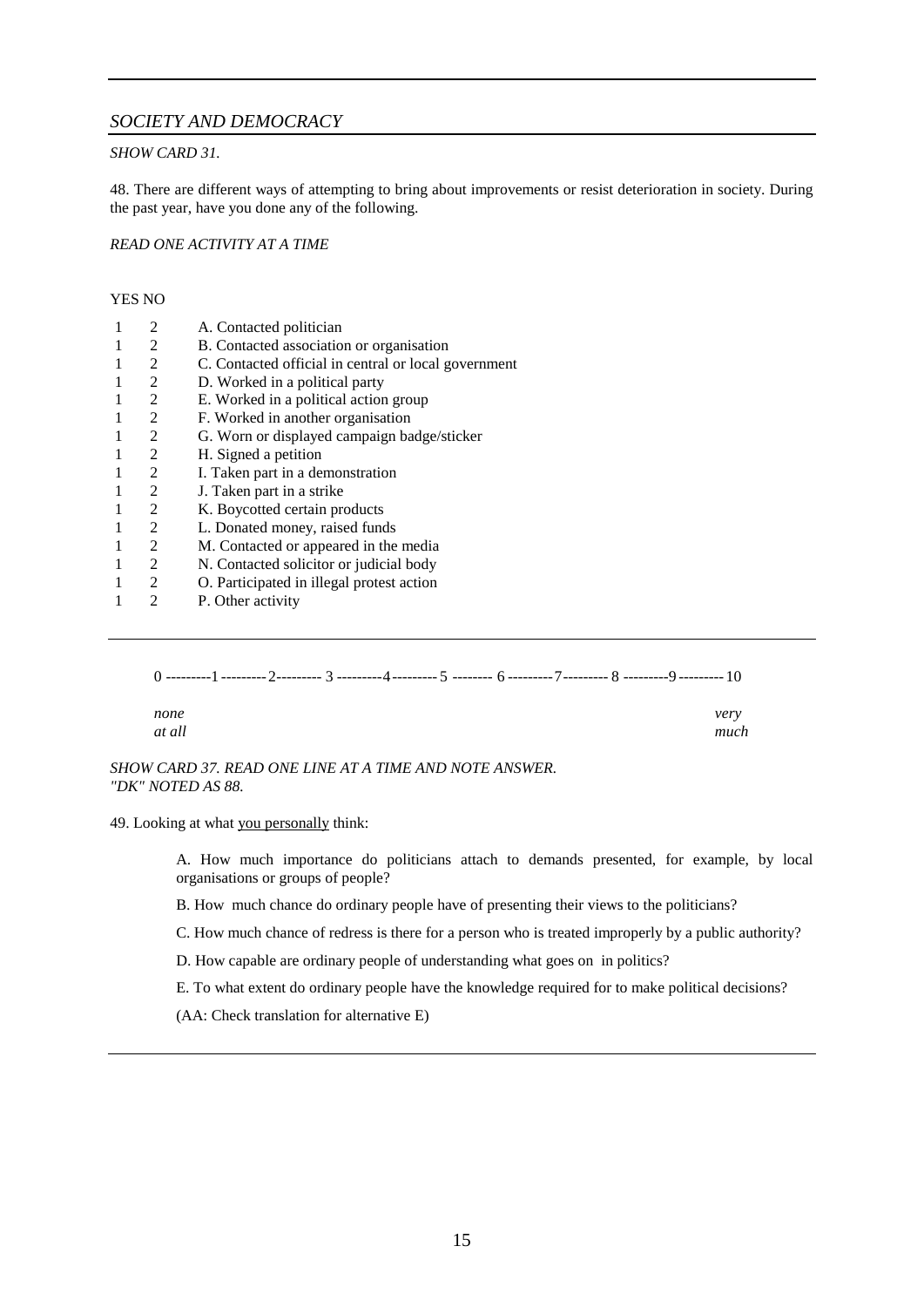|  | ---------- |  |  | --------- []---------- /---------- ^ |  |  |
|--|------------|--|--|--------------------------------------|--|--|
|  |            |  |  |                                      |  |  |

| much    | much    |
|---------|---------|
| smaller | greater |

#### *SHOW CARD 38. READ ONE LINE AT A TIME AND NOTE ANSWER. "DK" NOTED AS 88.*

50. Looking at what you personally think:

A. Do people like you have a greater or smaller chance than others of making politicians pay heed to your demands?

B. Do people like you have a greater or smaller chance than others of presenting your demands to the politicians?

C. Do you have a greater or smaller chance than other people of gaining redress if you **were** treated improperly by a public agency?

D. Do you have a greater or smaller chance than other people of understanding what **goes on** in politics?

E. Do you have the knowledge required to make political decisions, to a greater or smaller extent than other people?

51. During the past year, have you been incorrectly or unfairly treated by any central, regional or local government agency?

1 YES

2 NO *QUESTION I13*

52. Can you personally take it upon by yourself to write a letter appealing **against** a decision by a public agency?

1 YES *QUESTION I15*

2 NO

53. Do you know anyone that you could get help from in such a case?

- 1 YES
- 2 NO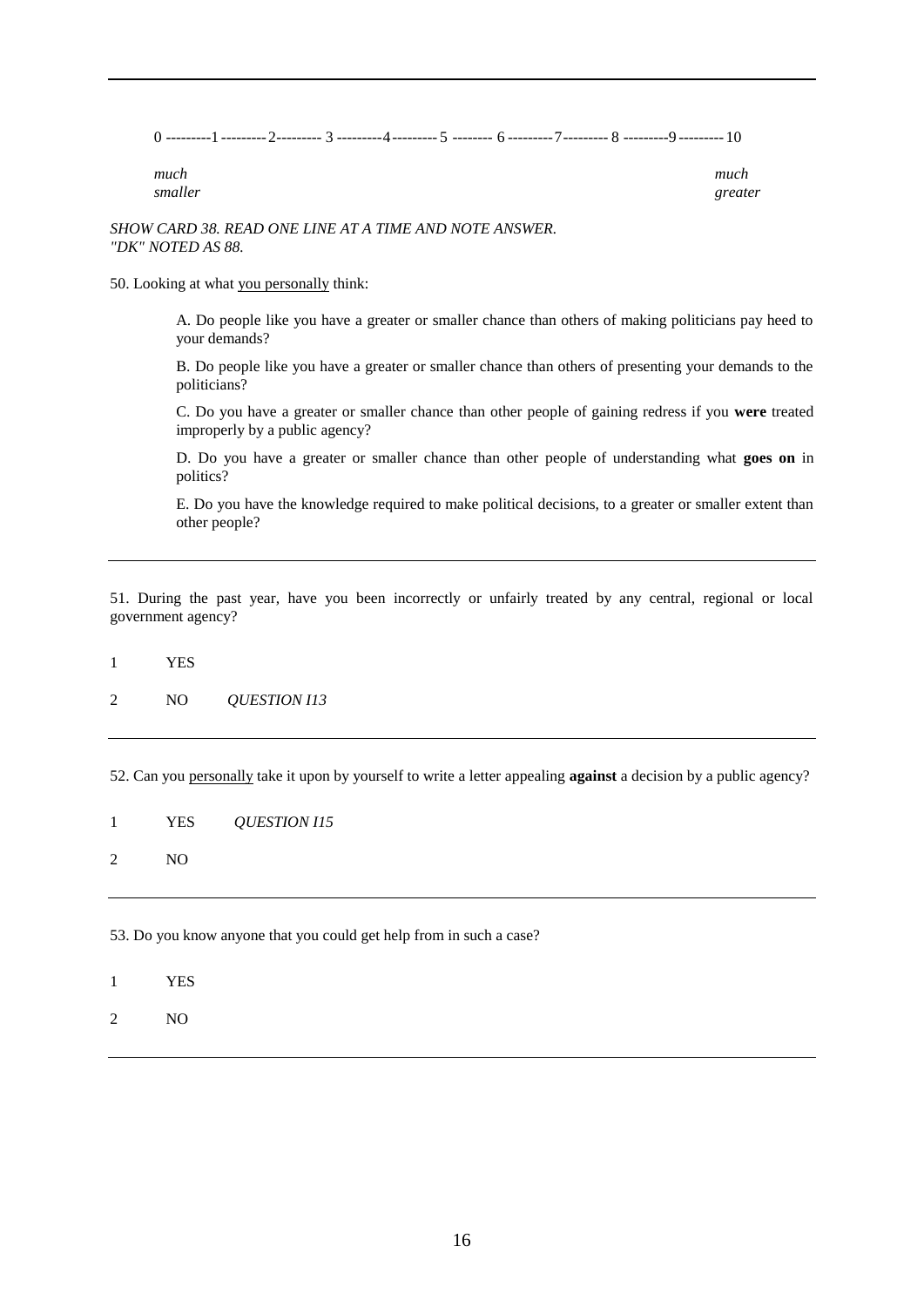0 ---------1 ---------2--------- 3 ---------4--------- 5 -------- 6 ---------7--------- 8 ---------9 --------- 10

*one cannot be one can trust careful enough most people*

*SHOW CARD 43. "DK" NOTED AS 88.*

> 54. I would now like to ask you some questions about how you view other people. Do you, on the whole, think one can trust most people or do you think that one cannot be careful enough when dealing with other people?

0 ---------1 ---------2--------- 3 ---------4--------- 5 -------- 6 ---------7--------- 8 ---------9 --------- 10

*in general, people think in general, people try to mostly of themselves be helpful*

*SHOW CARD 44. "DK" NOTED AS 88.*

> 55. In general, do you think that people try to be helpful or do they, in general, mostly think of themselves?

0 ---------1 ---------2--------- 3 ---------4--------- 5 -------- 6 ---------7--------- 8 ---------9 --------- 10

*most people would try most people would try to use me to be fair*

*SHOW CARD 45. "DK" NOTED AS 88.*

> 56. Do you believe that most people would try to take advantage of you if they got the chance or would they try to be fair?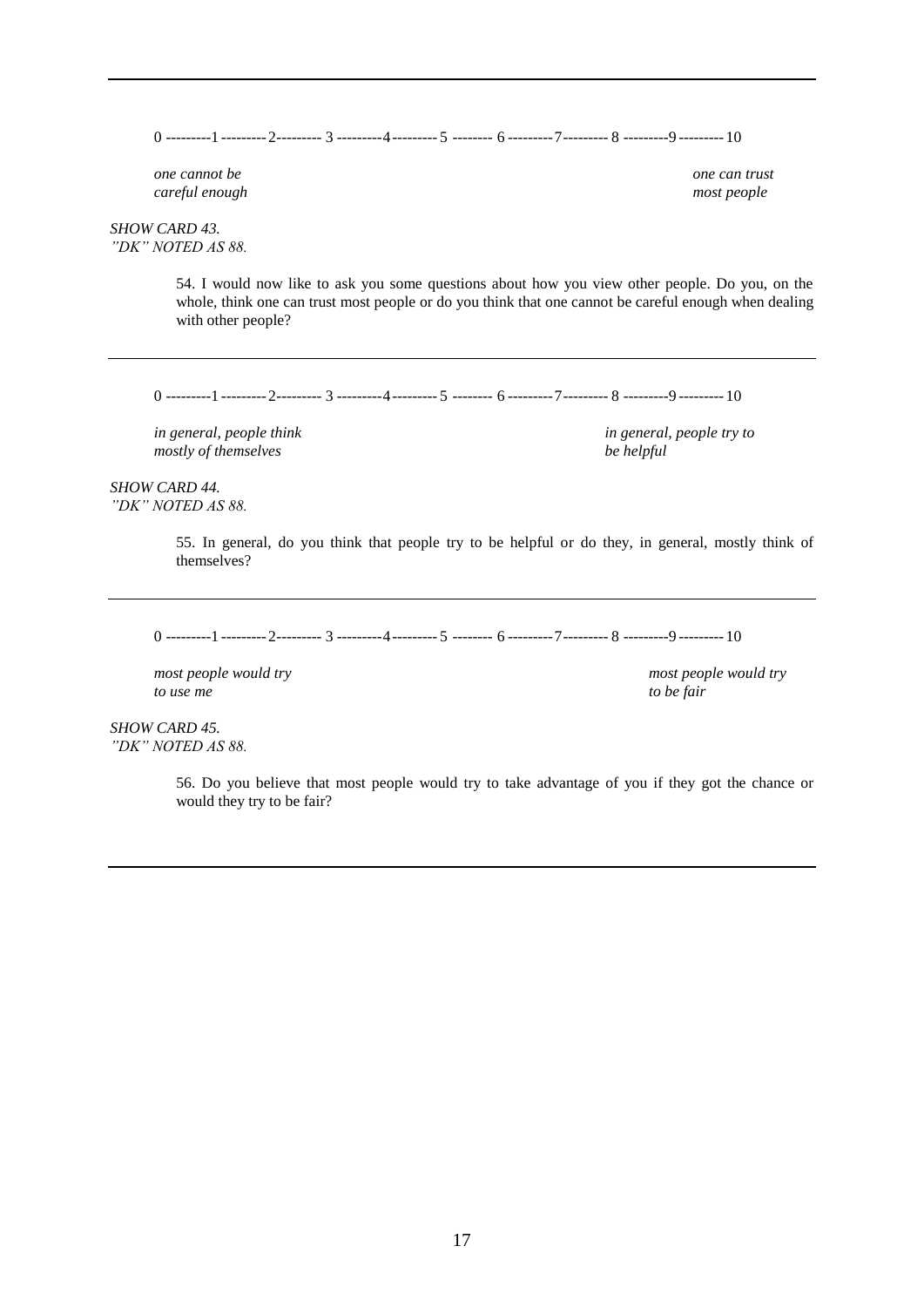|  |  | . | ---------- | ---------- |  |  |  | --------- []---------- /---------- ^ |  |  |  |  |
|--|--|---|------------|------------|--|--|--|--------------------------------------|--|--|--|--|
|--|--|---|------------|------------|--|--|--|--------------------------------------|--|--|--|--|

| not at all | very      |
|------------|-----------|
| important  | important |

#### *SHOW CARD 39a. READ ONE LINE AT A TIME AND NOTE ANSWER. "DK" NOTED AS 88.*

57. As you know, there are different opinions as to what is important to be a good citizen. I would therefore like to ask you to examine the characteristics listed on the card. Looking at what you personally think, how important is it:

- A. To show solidarity with people who are worse off than oneself
- B. To vote in public elections
- C. Never to try to evade taxes
- D. To form one's own opinion, independently of others
- E. Always to obey laws and regulations
- F. To be active in organisations
- G. To stay informed about what goes on in society
- H. To be ready to break a law when one's conscience demands

#### *SHOW CARD 39b.*

- I. Never to cheat with social benefits and allowances
- J. Not to wait for the state to solve problems but to take one's own initiatives
- K. To think of others more than of oneself
- L. To actively try to influence political and societal decisions
- M. Not to treat immigrants any worse than native citizens
- N. To subject one's own opinions to a critical examination

O. To choose goods and products which are good for society and nature even if they are not the best and cheapest for oneself personally

P. To try to understand the reasoning of people with other opinions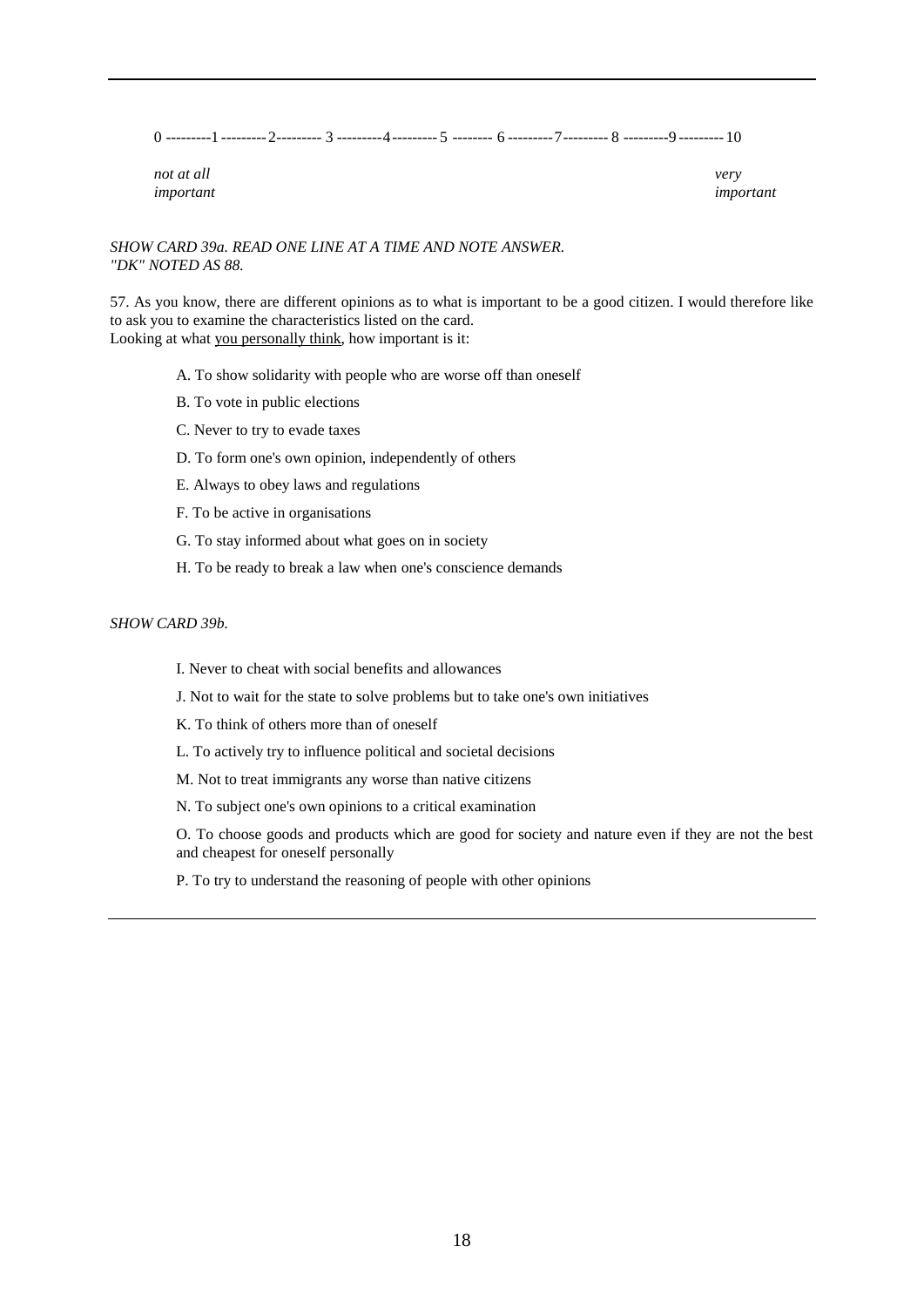58. There are many different institutions in this country, for example, government, courts, police, civil servants, and so on. Please show me on this scale how great is your personal trust in each of these institutions that I read to you:

0 ---------1 ---------2--------- 3 ---------4--------- 5 -------- 6 ---------7--------- 8 ---------9 --------- 10

*trust at all trust*

*have no have greatest*

#### *SHOW CARD AND READ OUT ONE LINE AT A TIME AND NOTE ANSWER.*

#### *"DK" NOTED AS 88.*

- a) Political parties
- b) Courts
- c) Police
- d) Prime Minister
- e) Military
- f) Officials of Election Administration Bodies who administer elections and count votes
- g) Parliament
- h) Churches
- i) Trade unions
- j) Environmental "green" groups
- k) Private enterprise
- l) President
- m) Election results (Parliamentary/local)
- n) Mass media
- 59 When the last parliamentary election was held (GIVE MONTH /YEAR, e.g. LAST MONTH IN ESTONIA/ LAST OCTOBER IN LATVIA/ IN LITHUANIA, IN 1996), would you say that illegal activities such as intimidation and bribery were existing or non-existing?
	- 1. Completely non-existing (IF CHOSEN GO TO 60)
	- 2. Mostly non-existing (IF CHOSEN GO TO 60)
	- 3. To some degree existing (IF CHOSEN GO TO 59a)
	- 4. To a large degree existing (IF CHOSEN GO TO 59a)

#### 59a. Were these actions taken by (CAN NAME MORE THAN ONE)

#### *SHOW CARD AND READ OUT ONE LINE AT A TIME AND NOTE ANSWER.*

#### *"DK" NOTED AS 88.*

- 1. Party campaign workers
- 2. Candidates
- 3. Security forces
- 4. Public officials
- 5. Others. Please specify. \_\_\_\_\_\_\_\_\_\_\_\_\_\_\_\_\_\_\_\_\_\_\_\_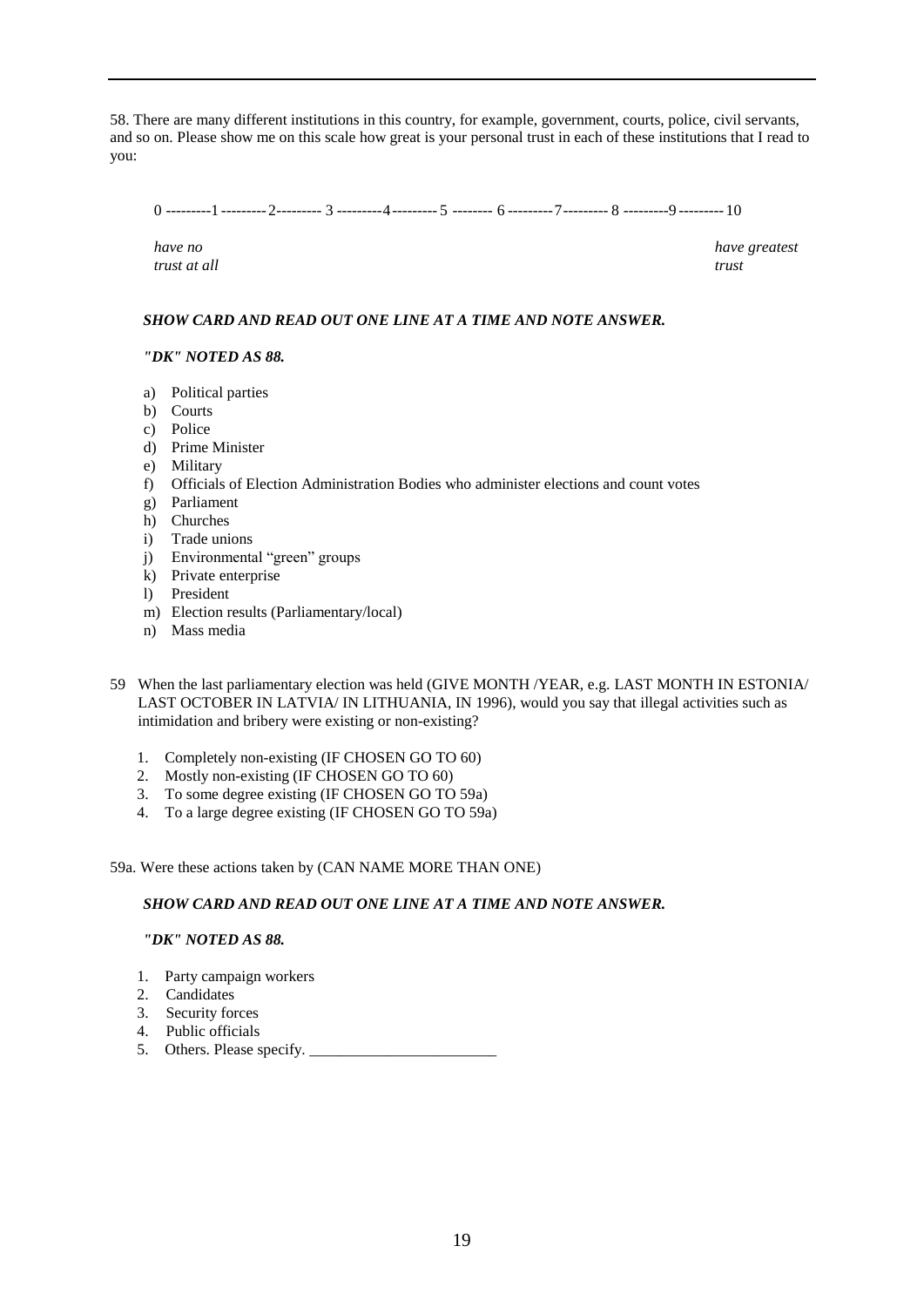### 60. At the parliamentary election (GIVE MONTH/ YEAR, E.G. LAST MONTH IN ESTONIA/ LAST OCTOBER IN LATVIA/ IN LITHUANIA, IN 1996), did you vote?

- 1. Yes (IF CHOSEN GO TO 61)
- 2. No (IF CHOSEN GO TO 60a AND THEN 63)
- 3. Don"t remember/DK (IF CHOSEN GO TO 63)

60a. (If No) Was that because (READ OUT):

- 1. Not eligible
- 2. Ill
- 3. Not convenient
- 4. Didn"t like any of the parties
- 5. A waste of time, doesn"t make any difference
- 6. Others. Please specify. \_\_\_\_\_\_\_\_\_\_\_\_\_\_\_\_\_\_\_\_\_\_\_\_
- 61. Once you got to the polling station, about how long did it take you to cast your vote?
	- 1. Not long, shorter than 15 minutes
	- 2. About half an hour
	- 3. Between half an hour and hour
	- 4. More than an hour
	- 5. Can"t remember

62 . When you were casting your vote, would you say that the officials treated you and others at the polling station:

- 1. Very fairly
- 2. Somewhat fairly
- 3. In between
- 4. Some unfairly
- 5. Very unfairly
- 6. Can"t remember/ don"t know

63. To what extent can you trust the jobs carried out by counting workers in polling stations and the result of the election report?

- 1. Very strongly
- 2. Somewhat strongly
- 3. In between
- 4. Somewhat weakly
- 5. Very weakly
- 6. DK/Don"t want answer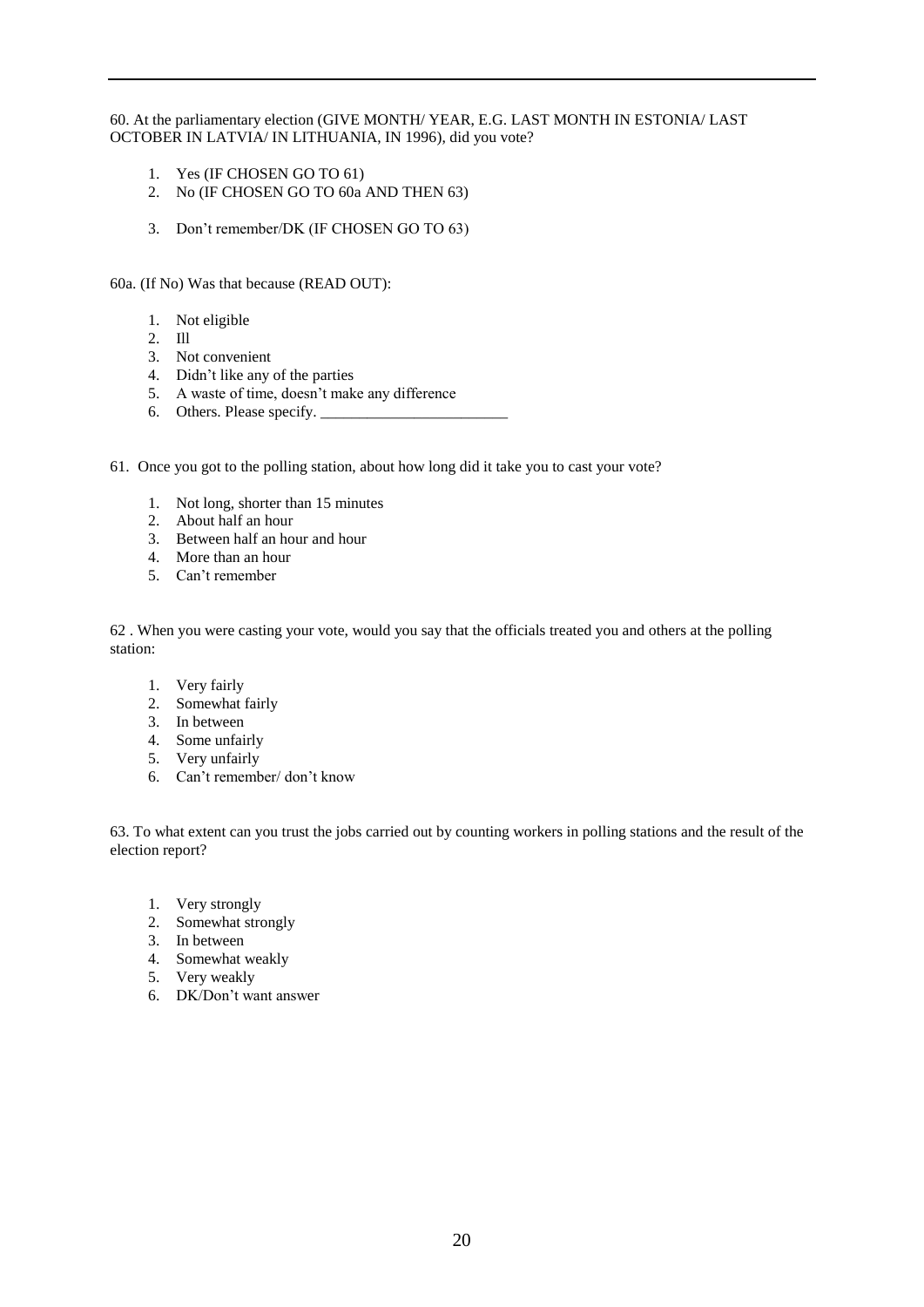64. Could you tell me how important the following sources for getting information about election procedures in the recent parliamentary election are? (GIVE MONTH/ YEAR, E.G. LAST MONTH IN ESTONIA/ LAST OCTOBER IN LATVIA/ IN LITHUANIA, IN 1996) By information on election procedures, I mean information on name of candidates, date of election, place of polling station, voting procedures, and so on. "0" indicates not important at all, while "10" very important.

0 ---------1 ---------2--------- 3 ---------4--------- 5 -------- 6 ---------7--------- 8 ---------9 --------- 10

*not very important at all important*

#### *SHOW CARD AND READ OUT ONE LINE AT A TIME AND NOTE ANSWER.*

#### *"DK" NOTED AS 88.*

- a) Television
- b) Radio
- c) Daily newspapers
- d) Posters, billboards
- e) Information distributed by political parties, candidates
- f) Information distributed by election administration authorities
- g) Conversation and discussion with family, friends, colleagues.
- h) Others. Please specify.
- 65. We just discussed about different information sources for election procedures. Now I would like to know how important the following information sources are to acquire party- and candidate campaign information such as political issues and debates, different political views of parties and candidates, and so on. '0' indicates not important at all, while "10" very important.

 $0$  ---------1 --------- 2--------- 3 ---------4 --------- 5 -------- 6 --------- 7--------- 8 ---------9 --------- 10

*not important very*

*at all important*

#### *SHOW CARD AND READ OUT ONE LINE AT A TIME AND NOTE ANSWER.*

#### *"DK" NOTED AS 88.*

- a) Television
- b) Radio
- c) Daily newspapers
- d) Leaflets distributed by political parties, candidates
- e) Party rallies
- f) Candidate meetings
- g) Others. Please specify.  $\Box$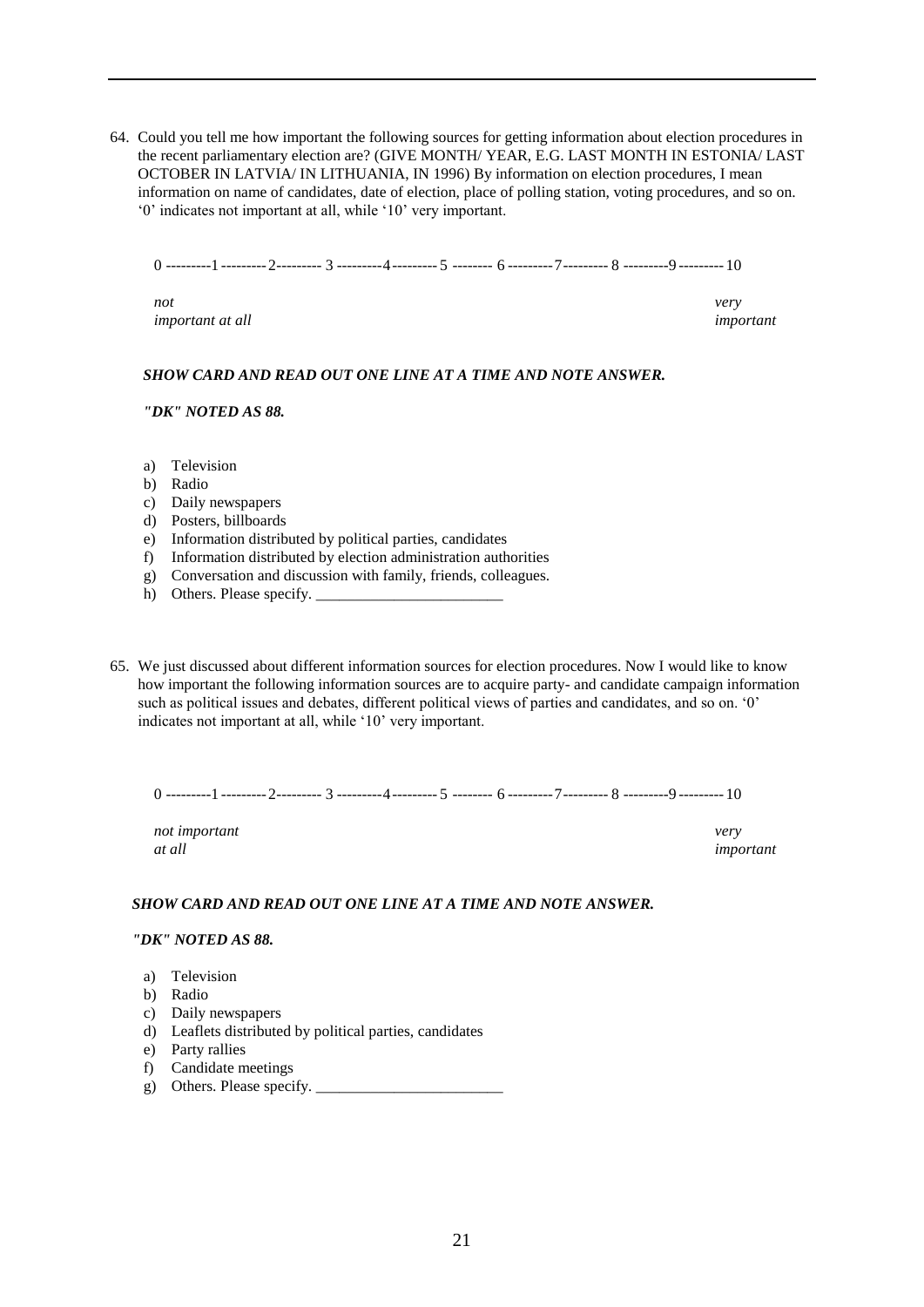66. According to your previous experience, what type of information on election would you need most at the next election?

#### *SHOW CARD AND READ OUT ONE LINE AT A TIME AND NOTE ANSWER. CHOOSE MAXIMUM 3 ITEMS.*

*"DK" NOTED AS 88.*

- 1. Place of polling station and description of map
- 2. Name of political parties and candidates
- 3. Political debates and main issues of parties and candidates
- 4. Postal voting, absentee voting
- 5. Opening, closing time of polling stations
- 6. Polling procedures
- 7. Others. Please specify.
- 67. Democratic elections are sometimes measured in terms of freedom from something. In other words, freedom from terror and intimidation, freedom from briberies and illegal campaigns, and so on. To what extent do you think the last parliamentary election (GIVE MONTH/ YEAR, E.G. LAST MONTH IN ESTONIA/ LAST OCTOBER IN LATVIA/ IN LITHUANIA, IN 1996) was free? '0' indicates completely unfree, while '10' completely free.

*SHOW CARD.* 

*"DK" NOTED AS 88.*

0 ---------1 ---------2--------- 3 ---------4--------- 5 -------- 6 ---------7--------- 8 ---------9 --------- 10

*unfree free*

*completely completely*

68. Democratic elections are sometimes measured in terms of fairness (impartiality) of state authorities (such as election administration bodies, judiciary, police, and military) in treatment of electoral actors such as parties, candidates, campaign workers, and voters. To what extent do you think the last election (GIVE MONTH/ YEAR, E.G. LAST MONTH IN ESTONIA/ LAST OCTOBER IN LATVIA/ IN LITHUANIA, IN 1996) was fair? '0' indicates completely unfair, while '10' completely fair.

#### *SHOW CARD.*

*"DK" NOTED AS 88.*

0 ---------1 ---------2--------- 3 ---------4--------- 5 -------- 6 ---------7--------- 8 ---------9 --------- 10

*unfair fair*

*completely completely*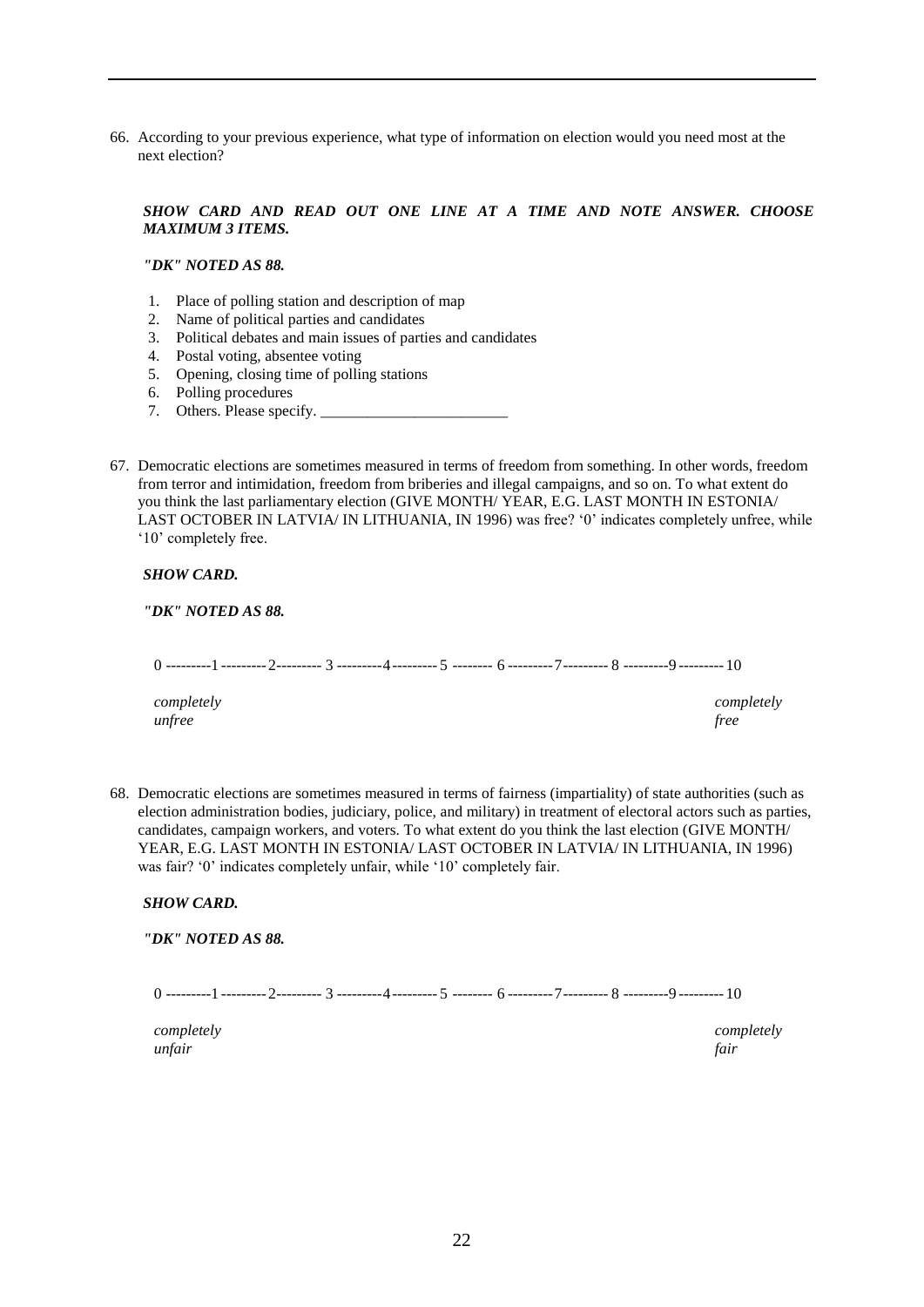69. Some people say that in order to improve the election in our country several measures have to be properly taken. To what extent do you think following items are important for our country in order to make elections more democratic in the future? "0" indicates not important at all, while "10" very important.

#### *SHOW CARD AND READ OUT ONE LINE AT A TIME AND NOTE ANSWER.*

*"DK" NOTED AS 88.*

 $0$  ---------1 --------- 2--------- 3 ---------4 --------- 5 -------- 6 --------- 7--------- 8 ---------9 --------- 10

*not important very at all important*

- a) Reform of electoral law to achieve fairness for all parties, candidates, and voters
- b) Respect and obedience of electoral law by parties, party workers, and candidates
- c) Respect and obedience of electoral law by voters
- d) Media"s role for vigilant surveillance
- e) More active role of national monitoring groups
- f) More active role of international monitoring groups
- g) More active role of election administration authorities
- h) Stricter punishment against those who commit illegal election campaigns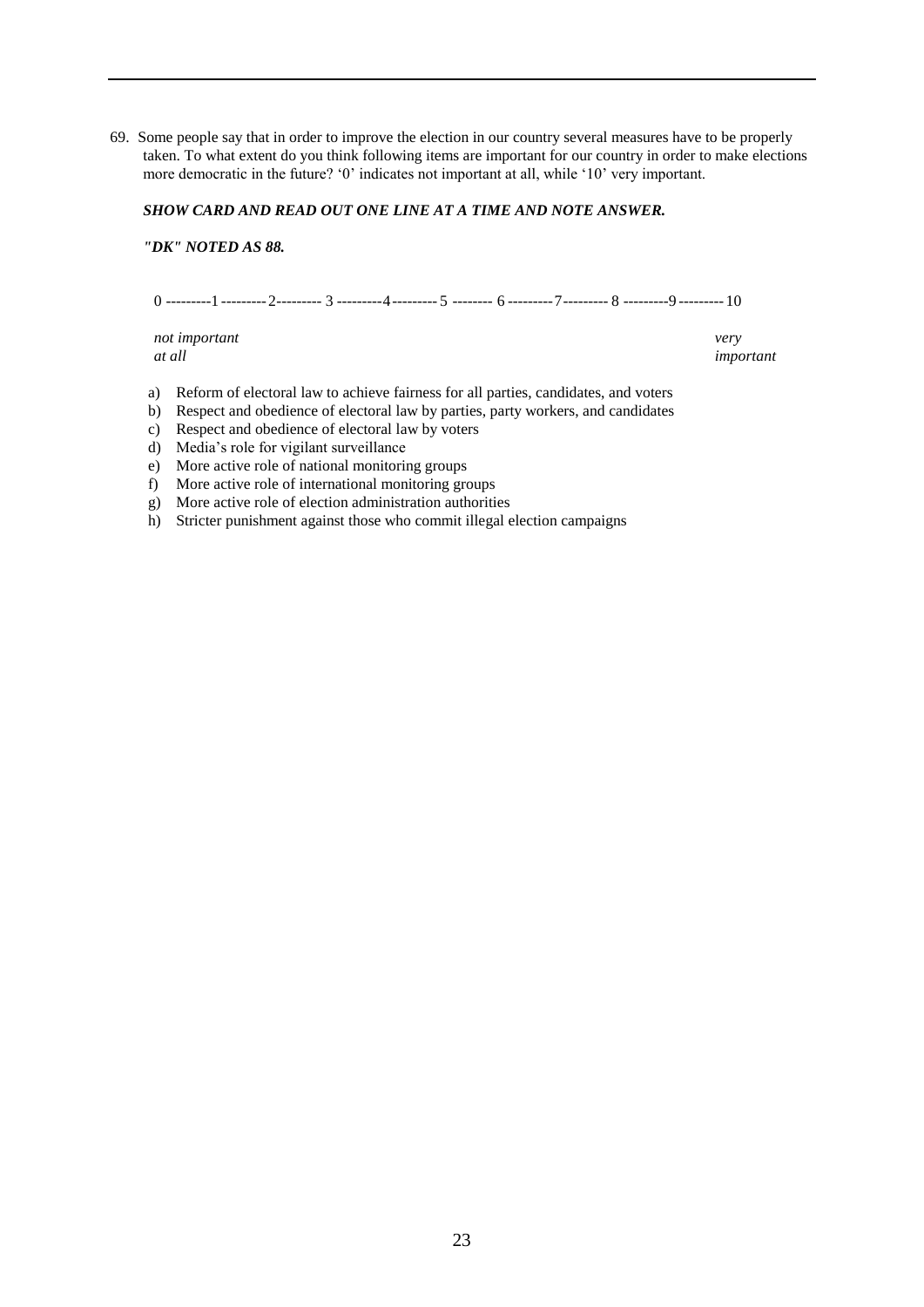#### **DEMOGRAPHICS**

70. Do you own the house or apartment in which you live?

- 1. Yes, own outright
- 2. Yes, own on a mortage
- 3. No

71. Do you think you belong to upper, upper-middle, middle, lower-middle, or lower class?

- 1. Upper class
- 2. Upper-middle class
- 3. Middle class
- 4. Lower-middle class
- 5. Lower class

72. How many years have you spent for your education?

- 1. None 6 years
- 2.  $7 9$  years
- 3.  $10 12$
- 4. 12 years or higher

73. Compared to your parents, have you had:

- 1. A lot more education
- 2. Somewhat more
- 3. About the same amount
- 4. Not so much

74. What is your current employment situation (*Show card*)

- 1. Full-time job (20 hours or more a week)
- 2. Part-time job, apprentice
- 3. Self-employed
- 4. Pensioner and also employed
- 5. Unemployed without state unemployment benefit
- 6. Unemployed with state unemployment benefit
- 7. Pensioner or other recipient of state income maintenance grant
- 8. Housewife
- 9. Student

75. In the past year have you at some time been unemployed?

- 1. Yes
- 2. No
- 3. Not in labor force

75a. IF YES: How many weeks were you unemployed ……….. weeks

#### **IF EMPLOYED**

76. Respondent's employer: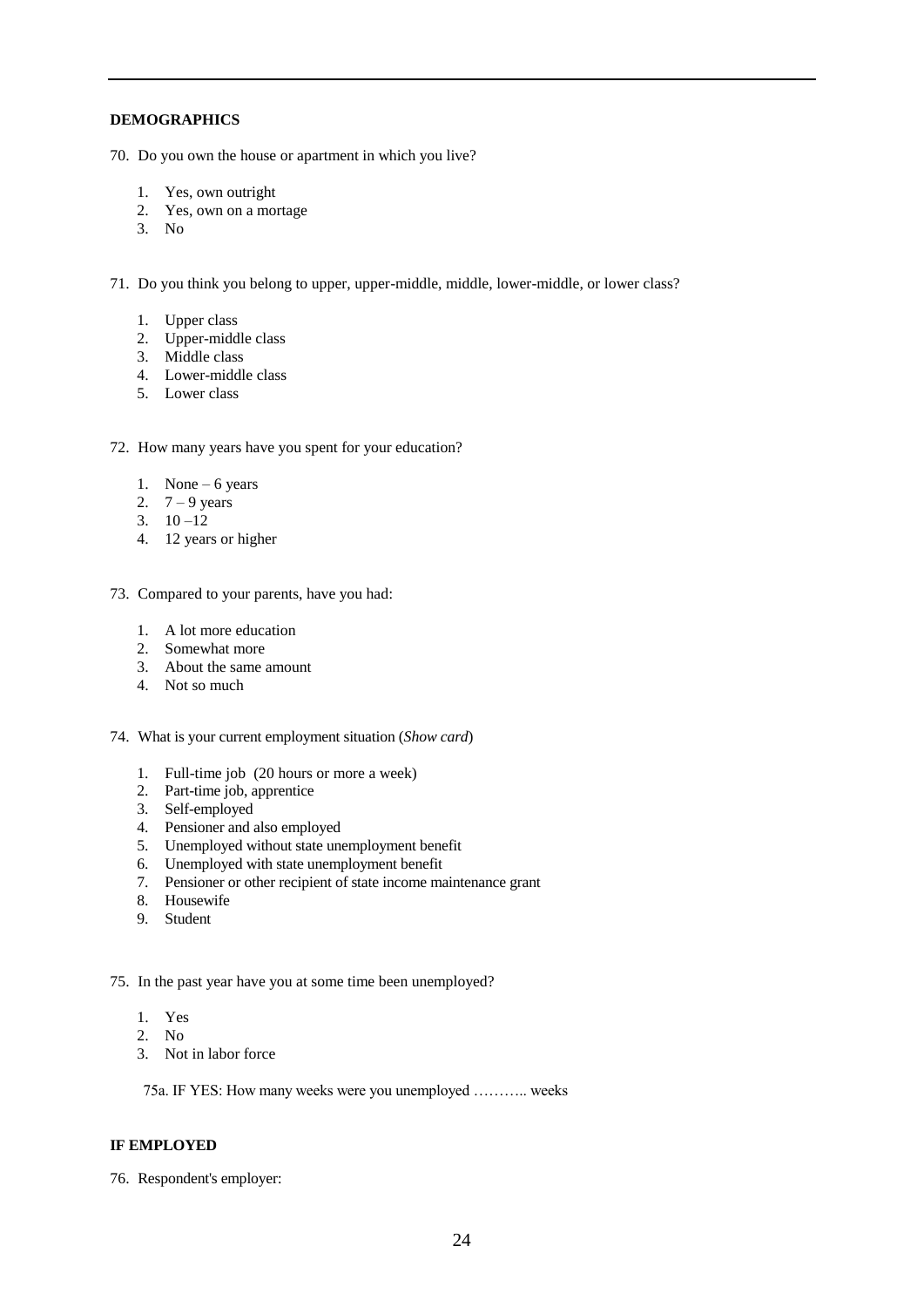- 1. State enterprise: factory, shop
- 2. Police, military, security services
- 3. State health sector, education
- 4. Private sector: employee
- 5. Private sector: owner or part-owner with employees
- 6. Self-employed
- 7. Collective farm
- 8. Independent farmer
- 9. Other
- 77. At your place of work, what language is usually spoken?
	- 1. Baltic language (that is, Estonian/ Latvian/ Lithuanian)
	- 2. Russian
	- 3. Both Baltic and Russian
	- 4. Both Baltic and other (e.g. English, Finnish)
	- 5. Both Russian and other (e.g. English, German)
- 78. What kind of job do you have (have you had)?
	- 1. Agriculture/fishery
	- 2. Self-employed, own small business, shop with less than nine employees
	- 3. Sales/services
	- 4. Technical/skilled blue collar
	- 5. Unskilled blue collar
	- 6. White collar
	- 7. Professional and artists
- 79. Are you worried about losing your job?
	- 1. Yes, very worried
	- 2. Somewhat worried
	- 3. No
	- 4. Difficult to answer
- 80. Are you a member of a labor union?
	- 1. Yes
	- 2. No
	- 3. No union at workplace
	- 4. Don"t know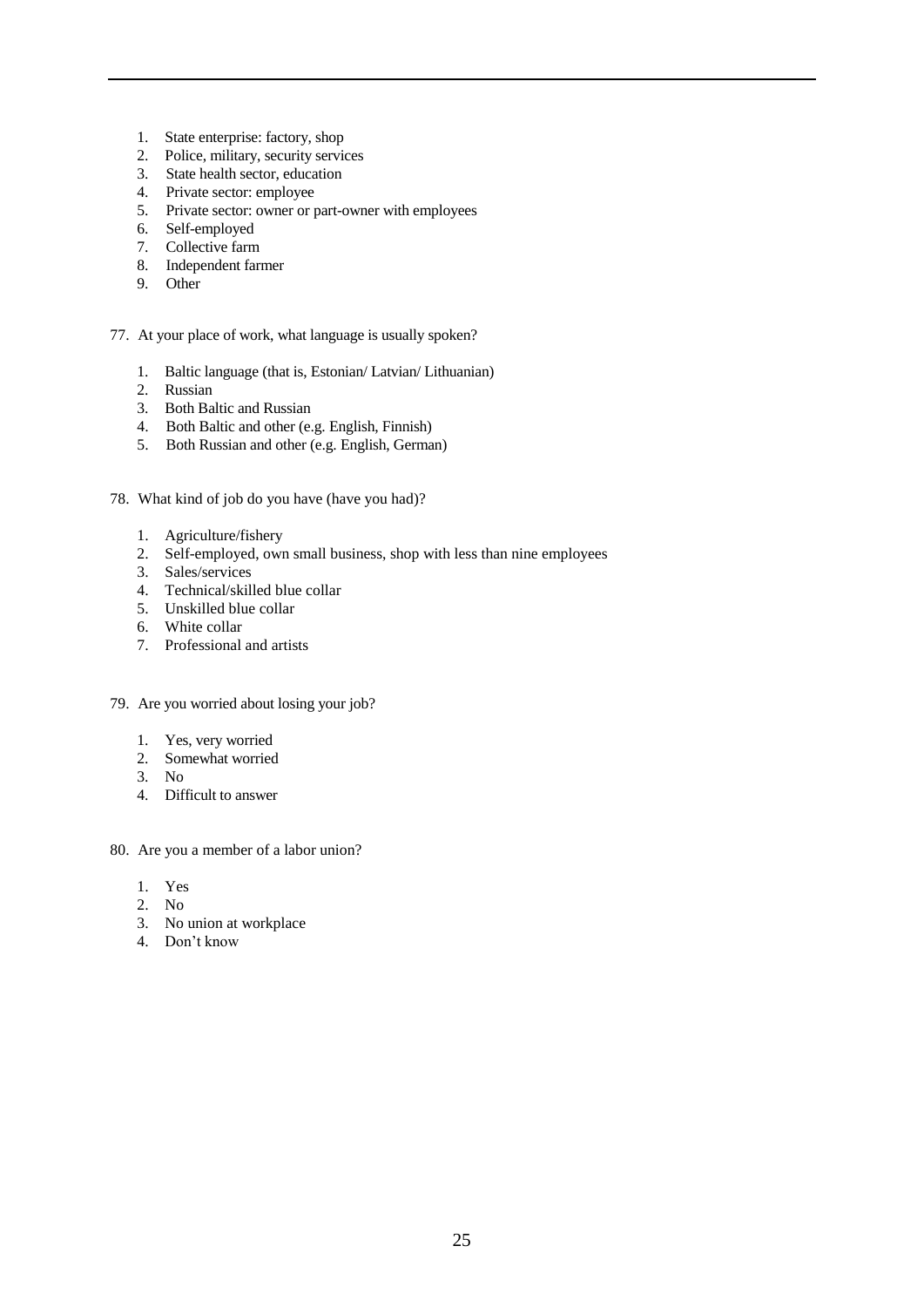- 81. Have you done any of the following to improve your economic situation in the past year or are you likely to do so in the next year?
	- *1. Have done*
	- *2. Likely*
	- *3. Unlikely*
	- *4. Definitely not*

**a.** Learned a new skill

- **b.** Worked overtime at regular job
- **c.** Became self-employed
- **d.** Start a business or open a shop
- **e.** Try to find a job with better employer
- 82. Here is a scale for ranking how the economy works. The top, 10, is the best; at the bottom, 0, is the worst. (*SHOW CARD*)

0 ---------1 ---------2--------- 3 ---------4--------- 5 -------- 6 ---------7--------- 8 ---------9 --------- 10

*worst best*

- a) Where on this scale would you put the socialist economy before independence?
- b) Where on this scale would you put our present economic system?
- c) Where would you put our economic system in <u>five years time?</u>
- 83. As far as your household is concerned, overall, how do you rate its economic situation today?
	- 1. Very satisfactory
	- 2. Fairly satisfactory
	- 3. Not very satisfactory
	- 4. Very unsatisfactory
- 84. Would you say that as far as your household is concerned the situation now compared with before independence?
	- 1. Much better
	- 2. A little better
	- 3. About the same
	- 4. A little worse
	- 5. A lot worse

85. What do you think the economic situation of your household will be in five years time?

- 1. Much better
- 2. A little better
- 3. About the same
- 4. A little worse
- 5. A lot worse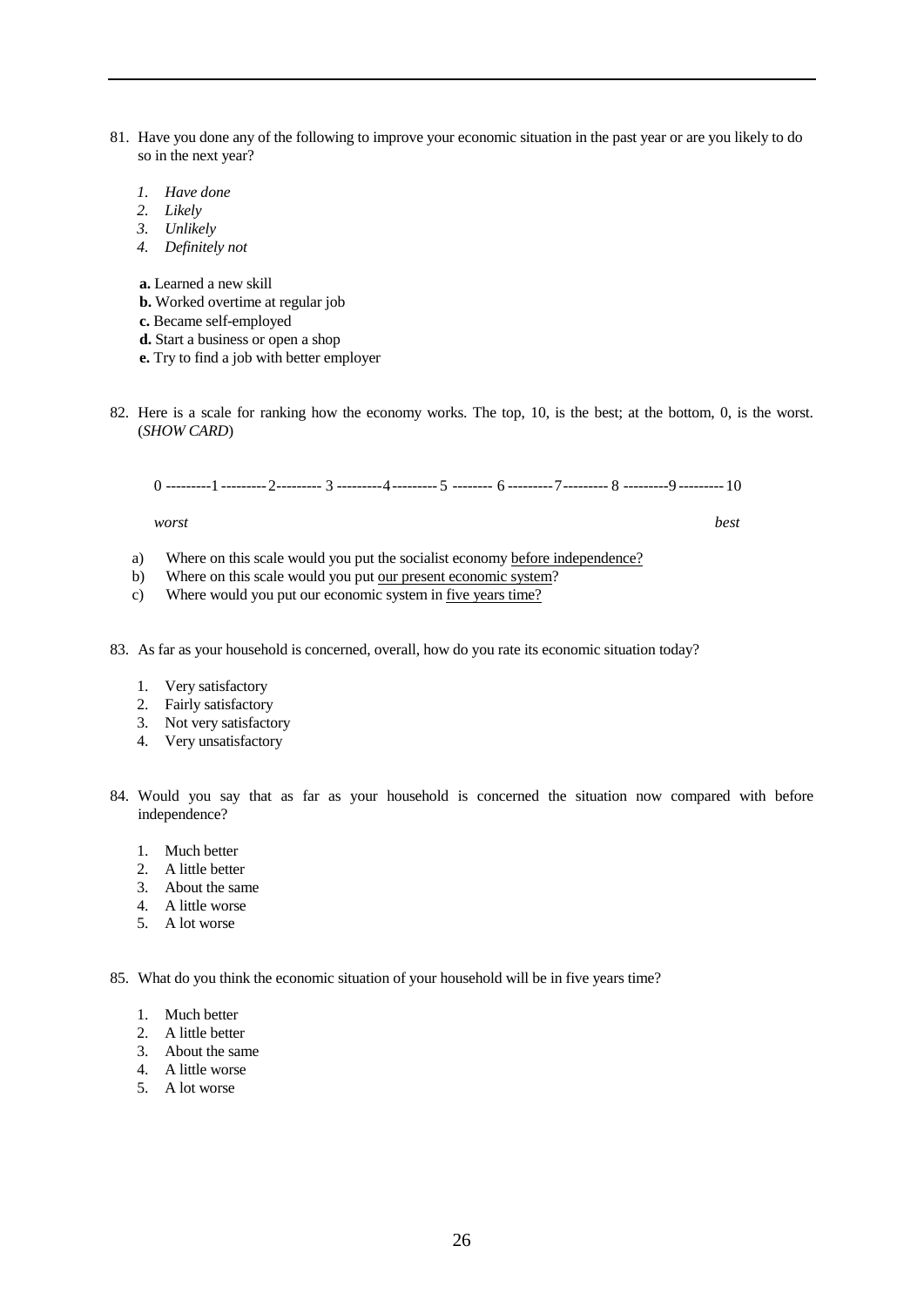- 86. Do you happen to know the name of: (Code: Correct/ incorrect/ don't know)
	- a. The President of this country
	- b. Government party (parties)
	- c. Party of the largest opposition party
	- d. Party leader of the largest opposition party
	- e. …………..
- 87. There is a lot of talk about the duties that people owe this country. Which of the following do you think that everyone who is resident here ought to do?

Always do/ Usually/ Unimportant/ Not at all

- a. Do military service when young
- b. Learn the national language
- c. Pay taxes on all their income
- d. Respect the nation's flag
- e. Obey all the country's laws
- f. Try to understand the point of view of people different from your family
- 88. There is a lot of talk about the rights that people ought to have. Which of these rights do you think should be enjoyed by everyone who is a resident of this country?

Definitely/ Usually/ Unimportant/ No

- a. Receive a pension on retirement
- b. Educated in language of parents
- c. Right to buy a house if wants to
- d. Right to own land
- e. Vote, be a candidate in local elections<br>f. Vote, be a candidate in national elections
- f. Vote, be a candidate in national elections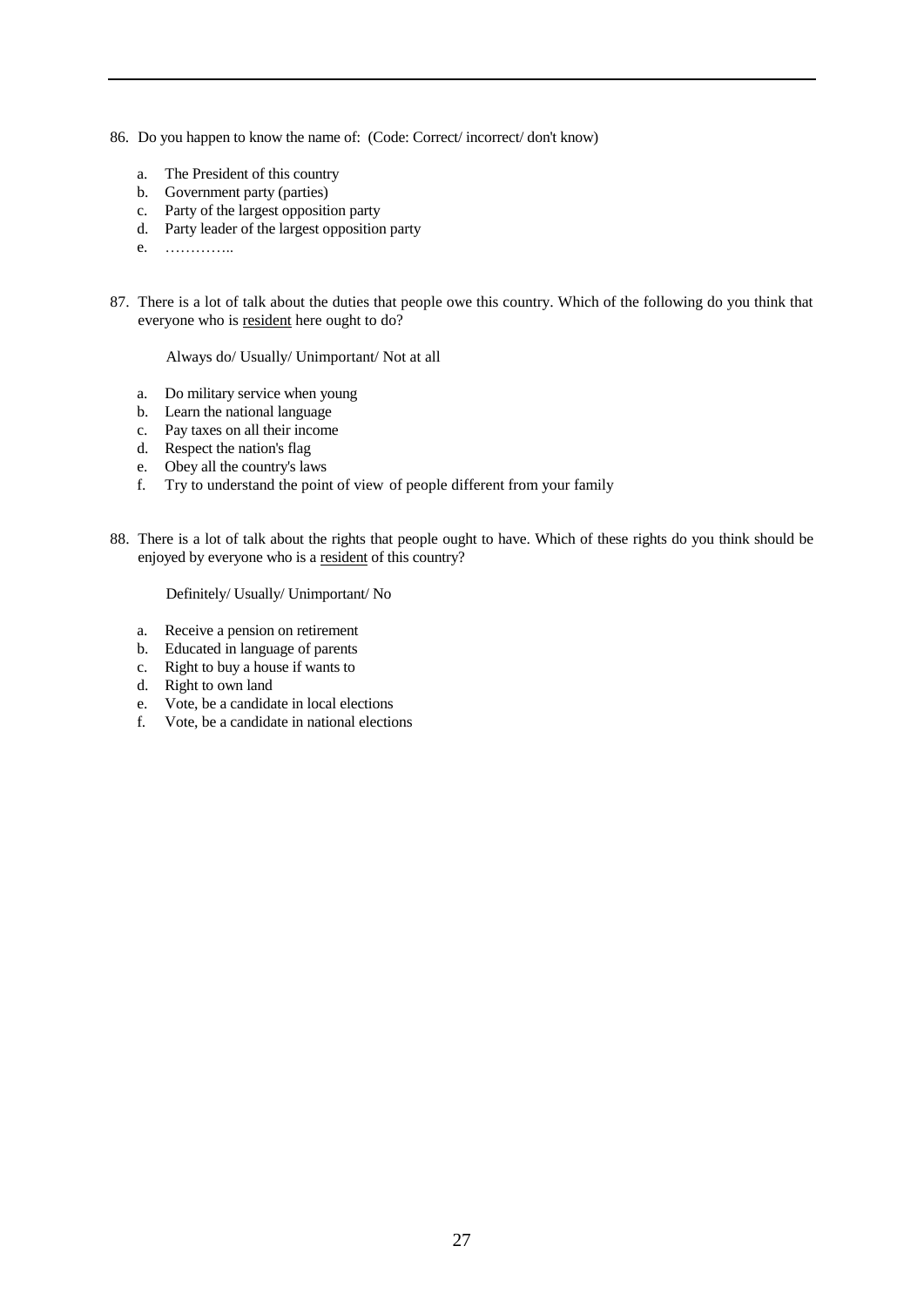89. Which problems of this country would you say are most important:

0 ---------1 ---------2--------- 3 ---------4--------- 5 -------- 6 ---------7--------- 8 ---------9 --------- 10

*not important very at all important*

- a. Employment
- b. Crime
- c. Citizenship issues
- d. Join European Union
- e. Join NATO
- f. Protect environment
- g. Corruption in government
- h. Political stability
- i. Health services
- 90. Which of these statements best fits your views of who should be entitled to vote in elections to Parliament (choose only one)
	- 1. Only those whose family were citizens of Estonia/ Latvia/ Lithuania before 1940
	- 2. Everyone who has been born in the country.
	- 3. Everyone who has lived here for more than ten years.
	- 4. Everyone living here at the time of independence
	- 5. Any former Soviet citizen who is now living in this country
- 91. What is your citizenship?
	- 1. Lithuanian/ Latvian/ Estonian
	- 2. Soviet
	- 3. RussianO
	- 4. Other former Soviet Republic
	- 5. Polish
	- 6. Other (Please write out) ……………….
	- 7. It is now uncertain; I do not have a passport\*
- 92. Here is a scale for ranking how the government works. The top, 10, is the best; at the bottom, 0, is worst (*SHOW CARD*).

0 ---------1 ---------2--------- 3 ---------4--------- 5 -------- 6 ---------7--------- 8 ---------9 --------- 10

*worst best*

- a) Where on this scale would you put the former communist regime (*SHOW CARD*)
- b) Where on this scale would you put <u>our present system of governing?</u>
- c) Where on this scale would you put our system of governing in five years?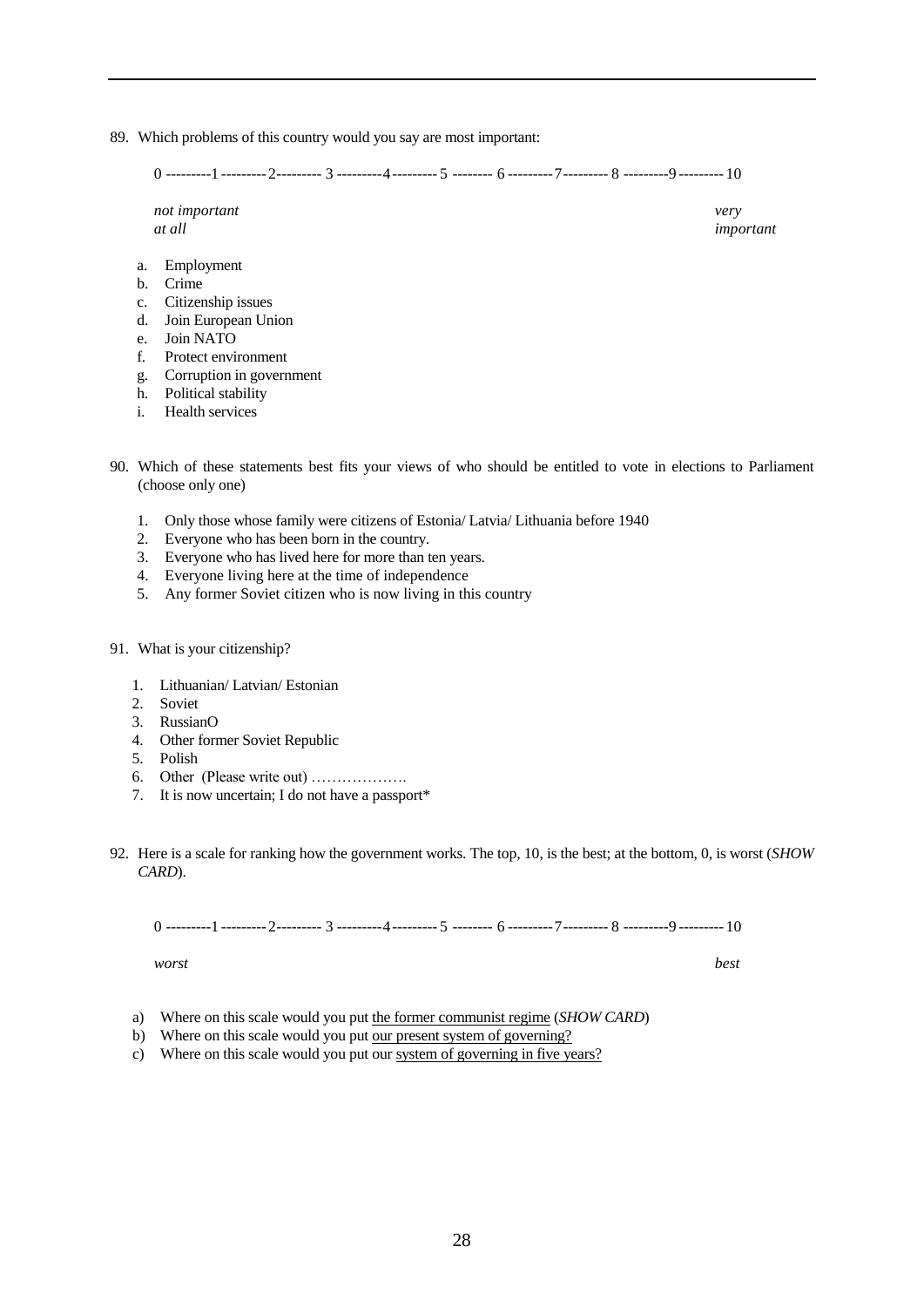93. Number of people in household:

- a) Employed adults
- b) Pensioners
- c) Adults getting unemployment,other social benefit
- d) Adults without an income (e.g. housewife, student)
- e) Children under 18 years

94. In the past month, what was your own personal income? ………………….

- 95. And in the past month what was the total household income including earnings of family members, scholarships, pension, unemployment benefits and other income. ........................
- 96. Does your household have any of the following?

Yes No

- a. Colour TV not older than 5 years
- b. VCR (Video Cassette Recorder) not older than 5 years
- c. Video camera
- d. Car not older than 5 years
- e. Telephone<br>f. Mobile pho
- Mobile phone
- g. Shares in enterprises
- h. ………………
- 97. What is/ was your occupational status?
	- a. Professional, director. senior manager
	- b. Trained supervisor
	- c. Trained non-manual without subordinates
	- d. Routine non-manual
	- e. Skilled manual
	- f. Unskilled manual
	- g. Agricultural worker
	- h. Self-employed farmer
- 98. What was (or will be, if still studying) your highest level of education?
	- 1. None
	- 2. Vocational qualification for manual trade (e.g. carpenter, factory skill)
	- 3. Non-manual vocational qualification (e.g. secretary, clerk)
	- 4. Academic secondary education (Abitur, university entrance)
	- 5. Have (or still studying for) university, polytechnic, post-secondary qualification
- 99. To which religious group do you belong?
	- 1. Roman Catholic
	- 2. Orthodox
	- 3. Lutheran
	- 4. Jewish
	- 5. Other
	- 6. Not a believer
	- 7. Refused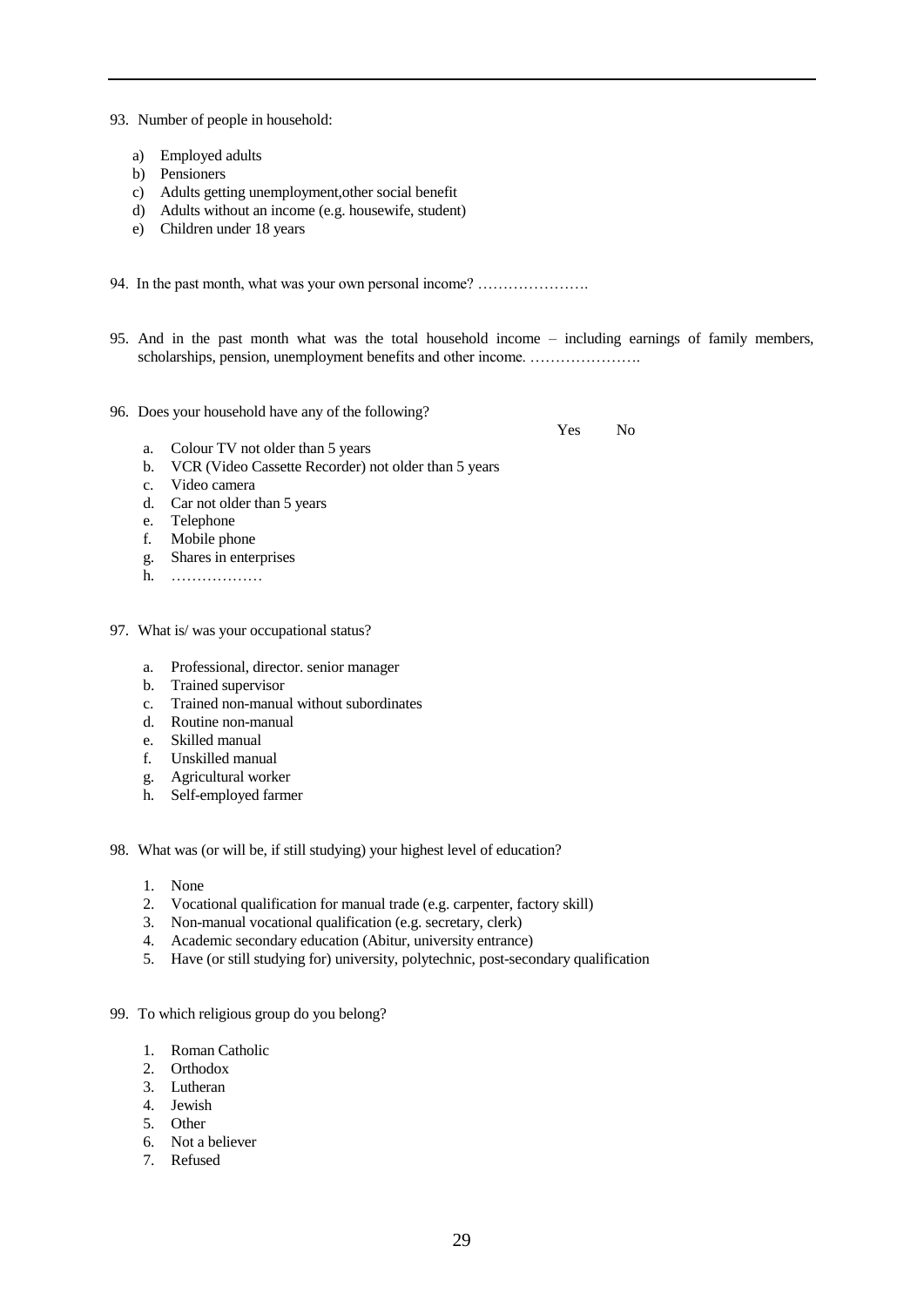100.How often do you attend religious services?

- 1. Nearly every week
- 2. About once a month
- 3. A few times a year
- 4. Rarely
- 5. Never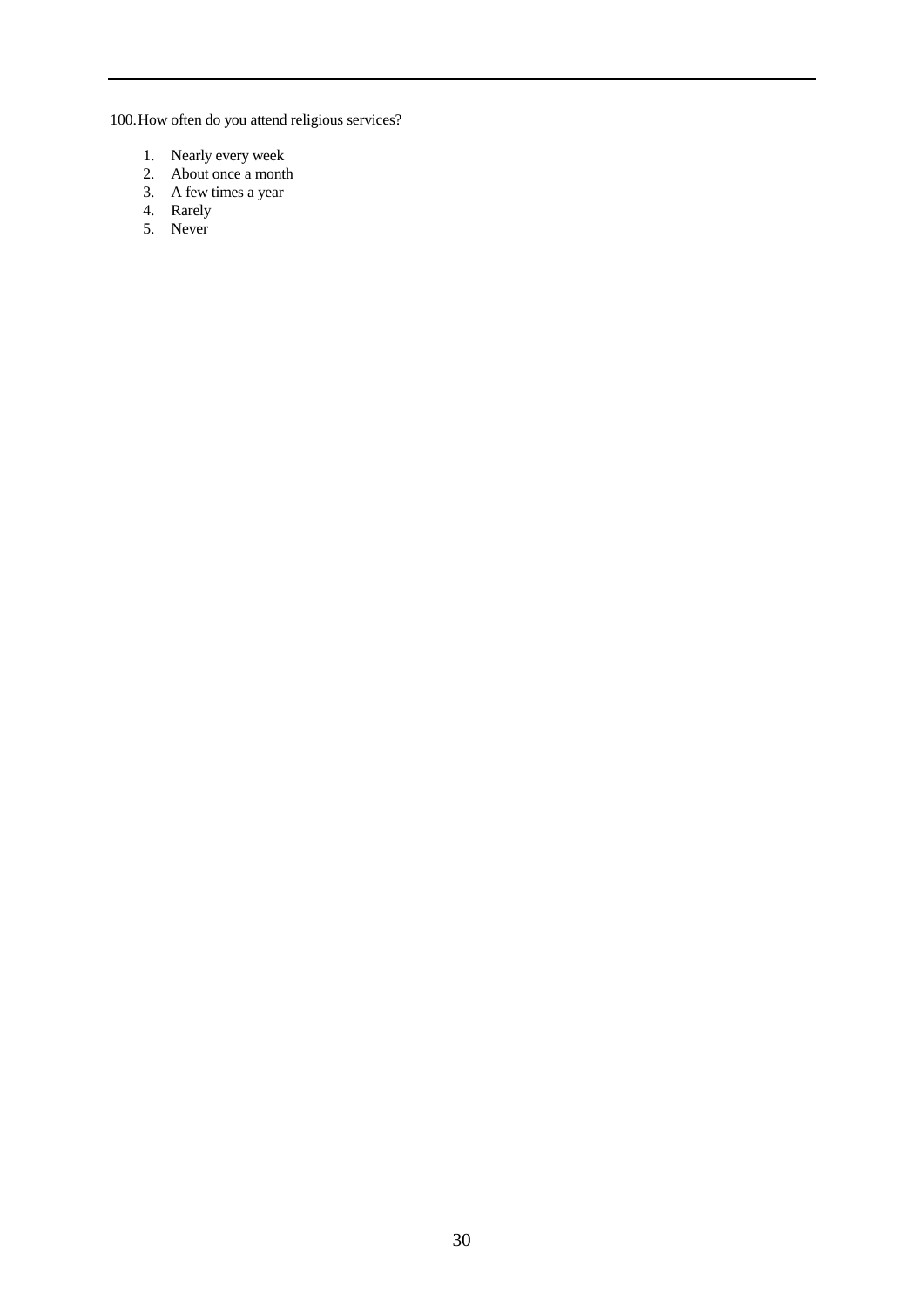#### **THE FOLLOWING QUESTIONS ARE ANSWERED ONLY BY YOU AS INTERVIEWER:**

DOES RESP. WISH TO RECEIVE A SUMMARY OF THE SURVEY RESULTS?

- 1 YES
- 2 NO

#### WHERE WAS THE INTERVIEW CONDUCTED?

- 1 IN RESP.'S HOME
- 2 ELSEWHERE
- 3 VIA TELEPHONE

DID YOU AND/OR RESP. ASK ANYBODY FOR HELP TO CONDUCT THE INTERVIEW?

1 YES WHO HELPED YOU TO CONDUCT THE INTERVIEW AND FOR WHAT REASON WAS HELP REQUIRED? ............................................................................................................................. ....................................................................................................................................................................... ....................................................................................................................................................................... 2 NO

DID ANYONE ELSE, BESIDES YOU, RESP. AND, IF APPLICABLE, THE ONE/THOSE WHO HELPED YOU CONDUCTING THE INTERVIEW, THAT WAS/WERE LISTENING WHEN THE INTERVIEW WAS CONDUCTED?